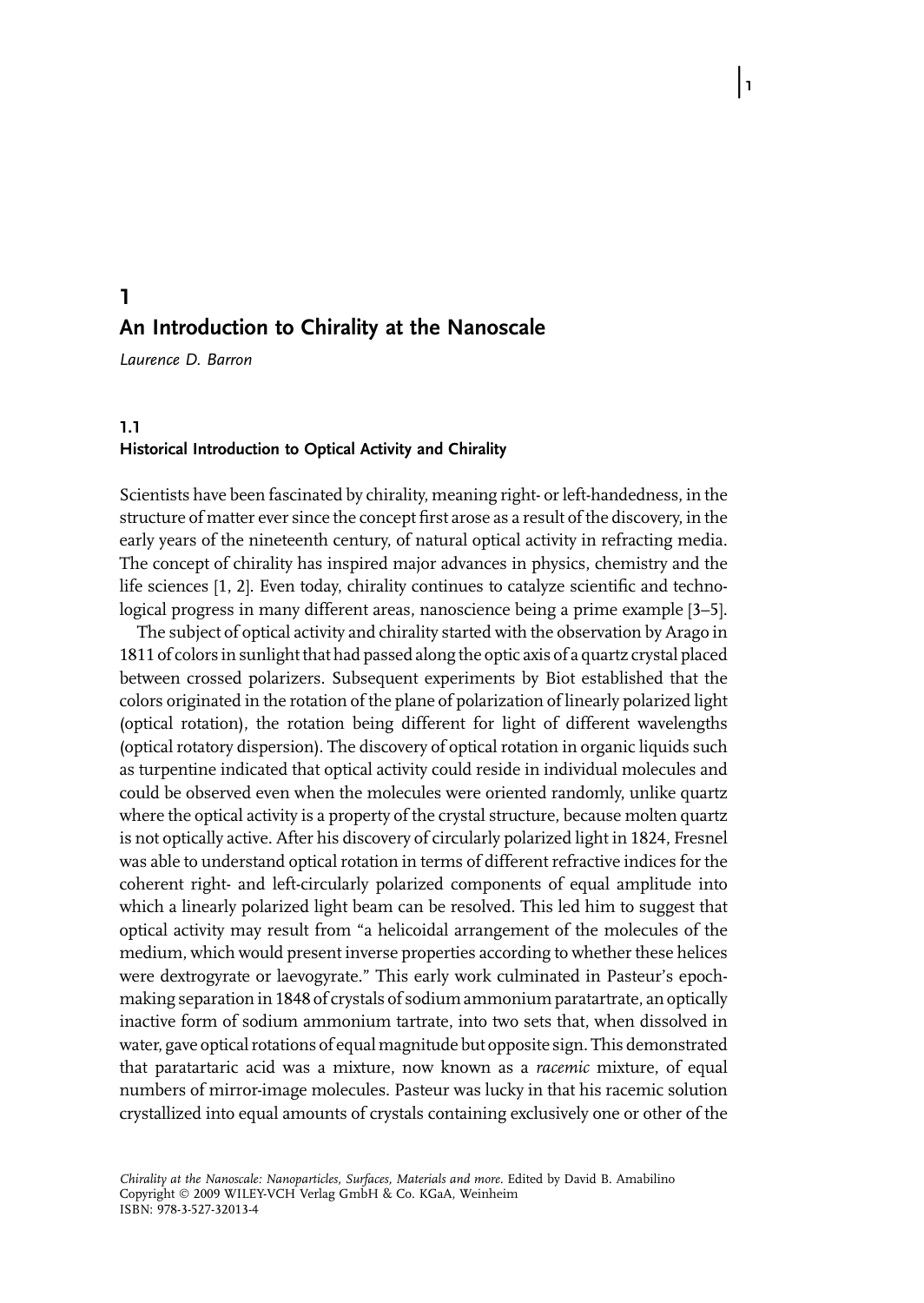mirror-image molecules, a process known as spontaneous resolution. (Such mixtures of crystals are called conglomerates, as distinct from racemic compounds where each crystal contains equal amounts of the mirror-image molecules.)

Although a system is called "optically active" if it has the power to rotate the plane of polarization of a linearly polarized light beam, optical rotation is in fact just one of a number of optical activity phenomena that can all be reduced to the common origin of a different response to right- and left-circularly polarized light. Substances that are optically active in the absence of external influences are said to exhibit natural optical activity.

In 1846, Faraday discovered that optical activity could be induced in an otherwise inactive sample by a magnetic field. He observed optical rotation in a rod of lead borate glass placed between the poles of an electromagnet with holes bored through the pole pieces to enable a linearly polarized light beam to pass through. This effect is quite general: a Faraday rotation is found when linearly polarized light is transmitted through any crystal or fluid in the direction of a magnetic field, the sense of rotation being reversed on reversing the direction of either the light beam or the magnetic field. At the time, the main significance of this discovery was to demonstrate conclusively the intimate connection between electromagnetism and light; but it also became a source of confusion to some scientists (including Pasteur) who failed to appreciate that there is a fundamental distinction between magnetic optical rotation and the natural optical rotation that is associated with handedness in the microstructure. That the two phenomena have fundamentally different symmetry characteristics is intimated by the fact that the magnetic rotation is additive when the light is reflected back though the medium, whereas the natural rotation cancels.

Although he does not provide a formal definition, it can be inferred [6] from his original article that described in detail his experiments with salts of tartaric acid that Pasteur in 1848 introduced the word dissymmetric to describe hemihedral crystals of a tartrate "which differ only as an image in a mirror differs in its symmetry of position from the object which produces it" and used this word to describe handed figures and handed molecules generally. The two distinguishable mirror-image crystal forms were subsequently called enantiomorphs by Naumann in 1856. Current usage reserves enantiomorph for macroscopic objects and enantiomer for molecules [7], but because of the ambiguity of scale in general physical systems, these two terms are often used as synonyms [8]. This is especially pertinent in nanoscience that embraces such a large range of scales, from individual small molecules to crystals, polymers and supramolecular assemblies.

The word dissymmetry was eventually replaced by chirality (from the Greek cheir, meaning hand) in the literature of stereochemistry. This word was first introduced into science by Lord Kelvin [9], Professor of Natural Philosophy in the University of Glasgow, to describe a figure "if its image in a plane mirror, ideally realized, cannot be brought to coincide with itself." The two mirror-image enantiomers of the small archetypal molecule bromochlorofluoromethane are illustrated in Figure 1.1a, together with the two enantiomers of hexahelicene in Figure 1.1b. The modern system for specifying the absolute configurations of most chiral molecules is based on the R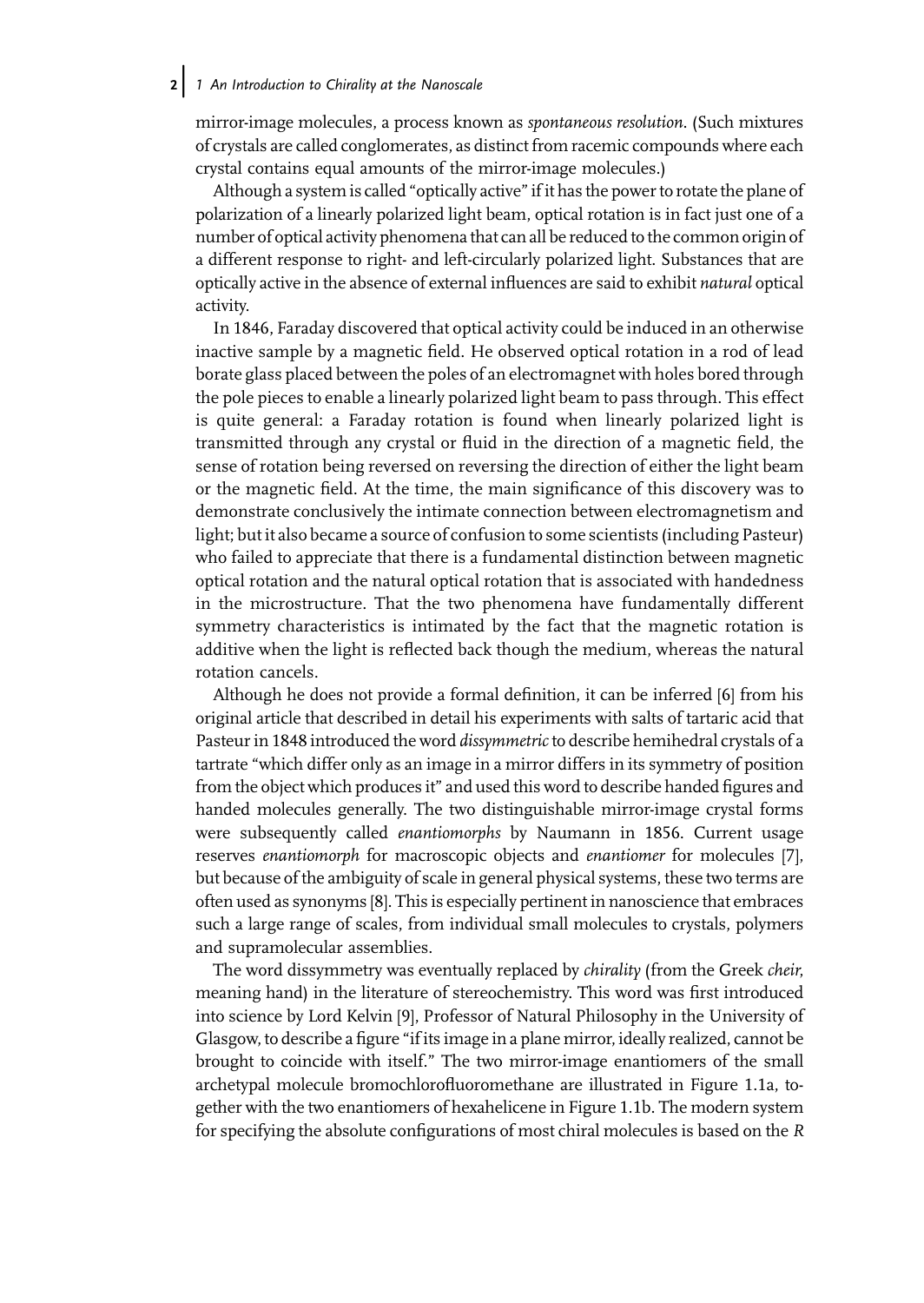

bromochlorofluoromethane (a) and hexahelicene (b).

(for rectus) and S (for sinister) system of Cahn, Ingold and Prelog, supplemented with the P (for plus) and M (for minus) designation for molecules that have a clear helical structure [7]. The older  $D$ , L designation, based on Fischer planar projections, is still used for amino acids and carbohydrates. The sense of optical rotation (usually measured at the sodium D-line wavelength of 598 nm) associated with a particular absolute configuration is given in brackets.

Although Lord Kelvin's definition of chiral is essentially the same as that used earlier by Pasteur for dissymmetric, the two words are not strictly synonymous in the broader context of modern chemistry and physics. Dissymmetry means the absence of certain symmetry elements, these being improper rotation axes in Pasteur's usage. Chirality has become a more positive concept in that it refers to the possession of the attribute of handedness, which has a physical content. In molecular physics this is the ability to support time-even pseudoscalar observables; in elementary particle physics chirality is defined as the eigenvalue of the Dirac matrix operator  $\gamma_5$ .

To facilitate a proper understanding of the structure and properties of chiral molecules and of the factors involved in their synthesis and transformations, this chapter uses some principles of modern physics, especially fundamental symmetry arguments, to provide a description of chirality deeper than that usually encountered in the literature of stereochemistry. A central result is that, although dissymmetry is sufficient to guarantee chirality in a stationary object such as a finite helix, dissymmetric systems are not necessarily chiral when motion is involved. The words "true" and "false" chirality, corresponding to time-invariant and time-noninvariant enantiomorphism, respectively, were introduced by this author to draw attention to this distinction [10], but it was not intended that this would become standard nomenclature. Rather, it was suggested that the word "chiral" be reserved in future for systems that are truly chiral. The terminology of true and false chirality has, however, been taken up by others, especially in the area of absolute enantioselection, so for consistency it will be used in this chapter. We shall see that the combination of linear motion with a rotation, for example, generates true chirality, but that a magnetic field alone does not (in fact it is not even falsely chiral). Examples of systems with false chirality include a stationary rotating cone, and collinear electric and magnetic fields. The term "false" should not be taken to be perjorative in any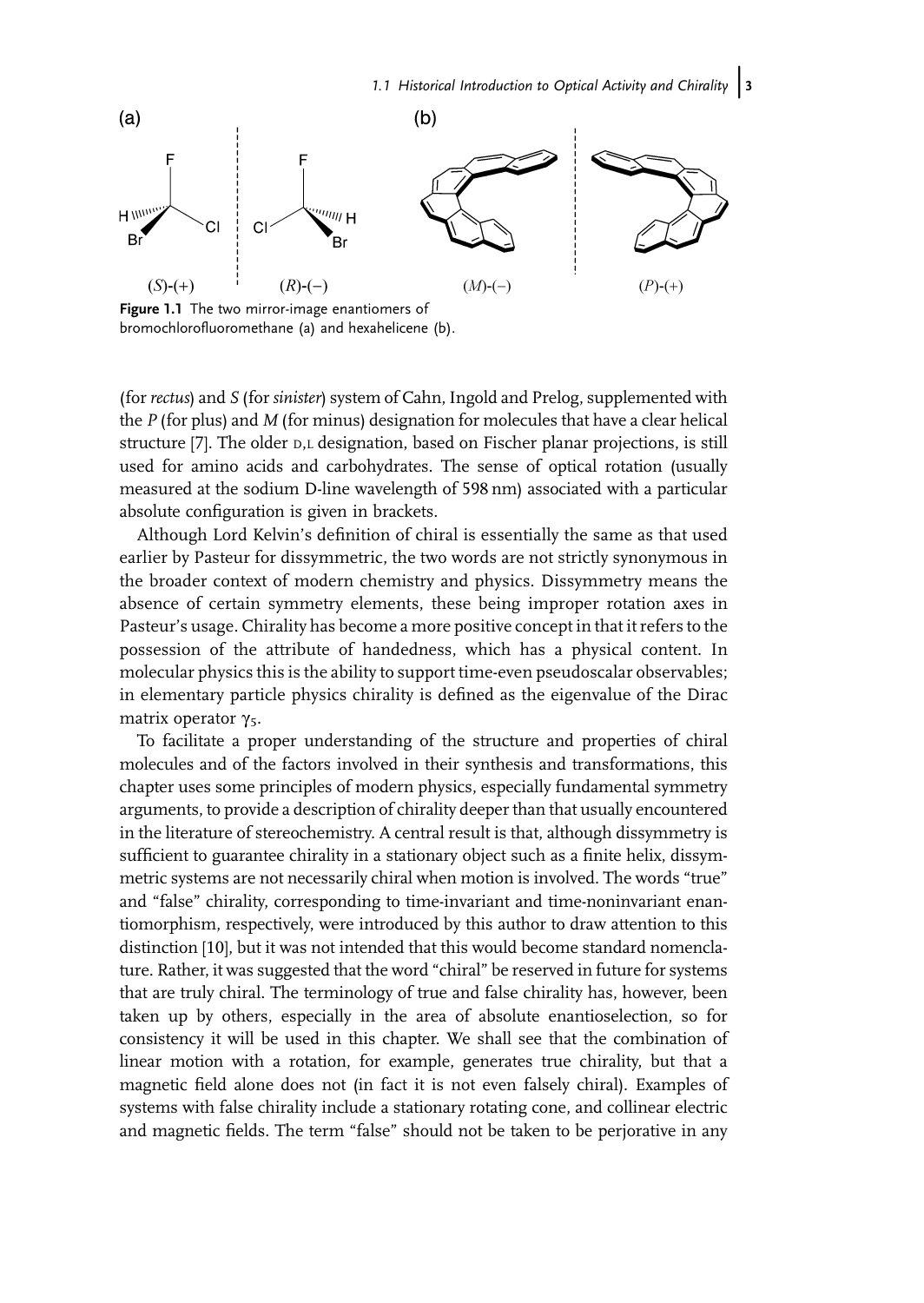sense; indeed, false chirality can generate fascinating new phenomena that are even more subtle than those associated with true chirality.

The triumph of theoretical physics in unifying the weak and electromagnetic forces into a single "electroweak" force by Weinberg, Salam and Glashow in the 1960s provided a new perspective on chirality. Because the weak and electromagnetic forces turned out to be different aspects of the same, but more fundamental, unified force, the absolute parity violation associated with the weak force is now known to infiltrate to a tiny extent into all electromagnetic phenomena so that free atoms, for example, exhibit very small optical rotations, and a tiny energy difference exists between the enantiomers of a chiral molecule.

# 1.2 Chirality and Life

### 1.2.1 Homochirality

Since chirality is a sine qua non for the amazing structural and functional diversity of biological macromolecules, the chemistry of life provides a paradigm for the potential roles of chirality in supramolecular chemistry and nanoscience [3]. Accordingly, a brief survey is provided of current knowledge on the origin and role of chirality in the chemistry of life.

A hallmark of life's chemistry is its homochirality  $[1, 11-15]$ , which is well illustrated by the central molecules of life, namely proteins and nucleic acids. Proteins consist of polypeptide chains made from combinations of 20 different amino acids (primary structure), all exclusively the L-enantiomers. This homochirality in the monomeric amino acid building blocks of proteins leads to homochirality in higher-order structures such as the right-handed  $\alpha$ -helix (secondary structure), and the fold (tertiary structure) that is unique to each different protein in its native state (Figure 1.2). Nucleic acids consist of chains of deoxyribonucleosides (for DNA) or ribonucleosides (for RNA), connected by phosphodiester links, all based exclusively on the D-deoxyribose or D-ribose sugar ring, respectively (Figure 1.3). This homochirality in the monomeric sugar building blocks of nucleic acids leads to homochirality in their secondary structures such as the right-handed B-type DNA double helix, and tertiary structures such as those found in catalytic and ribosomal RNAs. DNA itself is finding many applications in nanotechnology [5].

Homochirality is essential for an efficient biochemistry, rather like the universal adoption of right-handed screws in engineering. One example is Fischer's "lock and key" principle [16], which provides a mechanism for stereochemical selection in nature, as in enzyme catalysis. Small amounts of "non-natural" enantiomers such as the D-forms of some amino acids are in fact found in living organisms where they have specific roles [17, 18], but they have not been found in functional proteins (their detection in metabolically inert proteins like those found in lens and bone tissue is attributed to racemization during ageing [17]). Since molecules sufficiently large and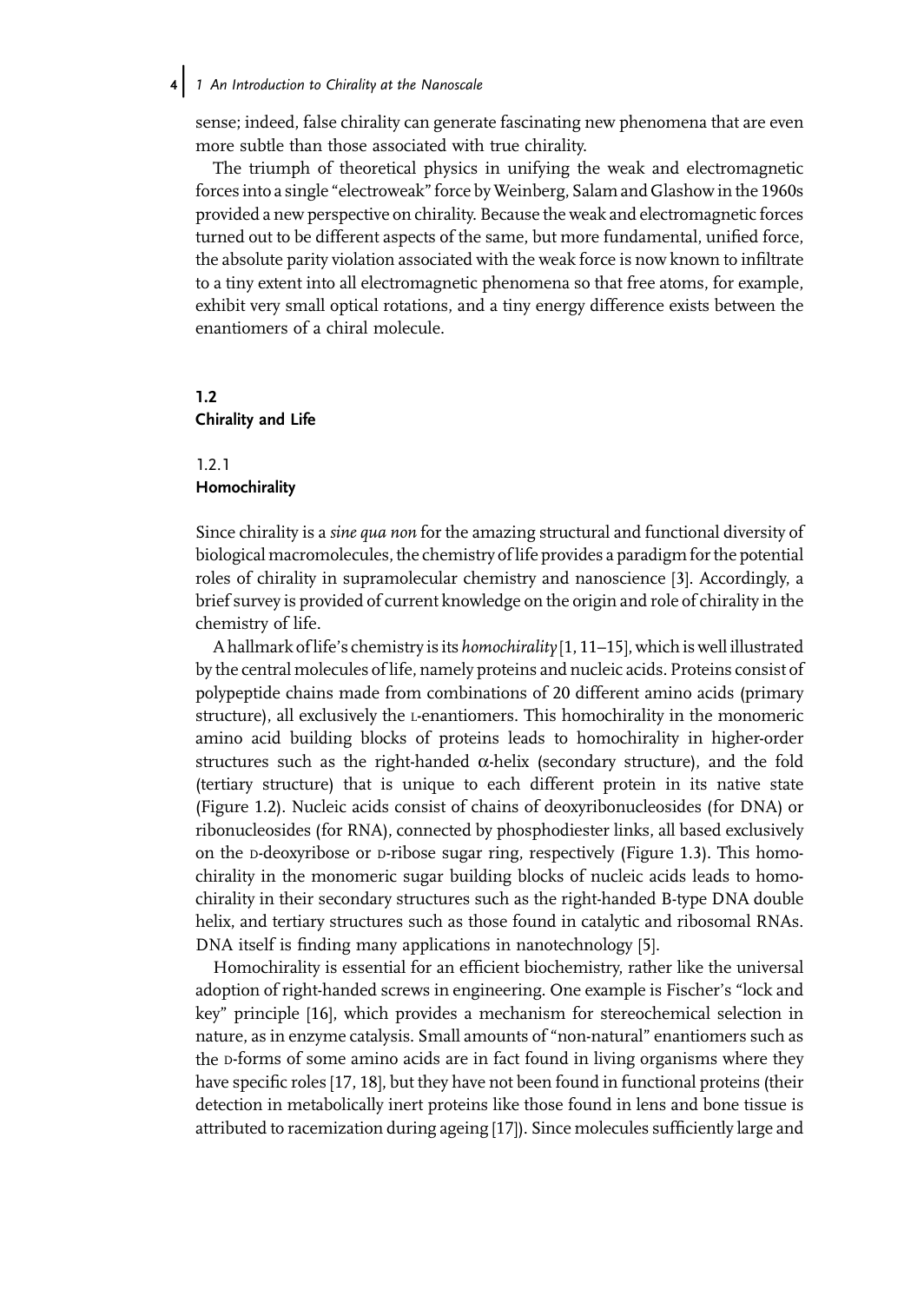

Protein polypeptide backbone

Native folded protein (hen lysozyme)

Figure 1.2 The polypeptide backbones of proteins are made exclusively from homochiral amino acids (all L).  $R_i$  represents side chains such as  $CH<sub>3</sub>$  for alanine. This generates homochiral secondary structures, such as the right-handed  $\alpha$ -helix, within the tertiary structures of native folded proteins like hen lysozyme.





Right-handed B-type DNA double helix

**DNA** 

Figure 1.3 Nucleic acids are made exclusively from homochiral sugars (all D) such as D-deoxyribose for DNA. This generates homochiral secondary structures such as the right-handed B-type DNA double helix.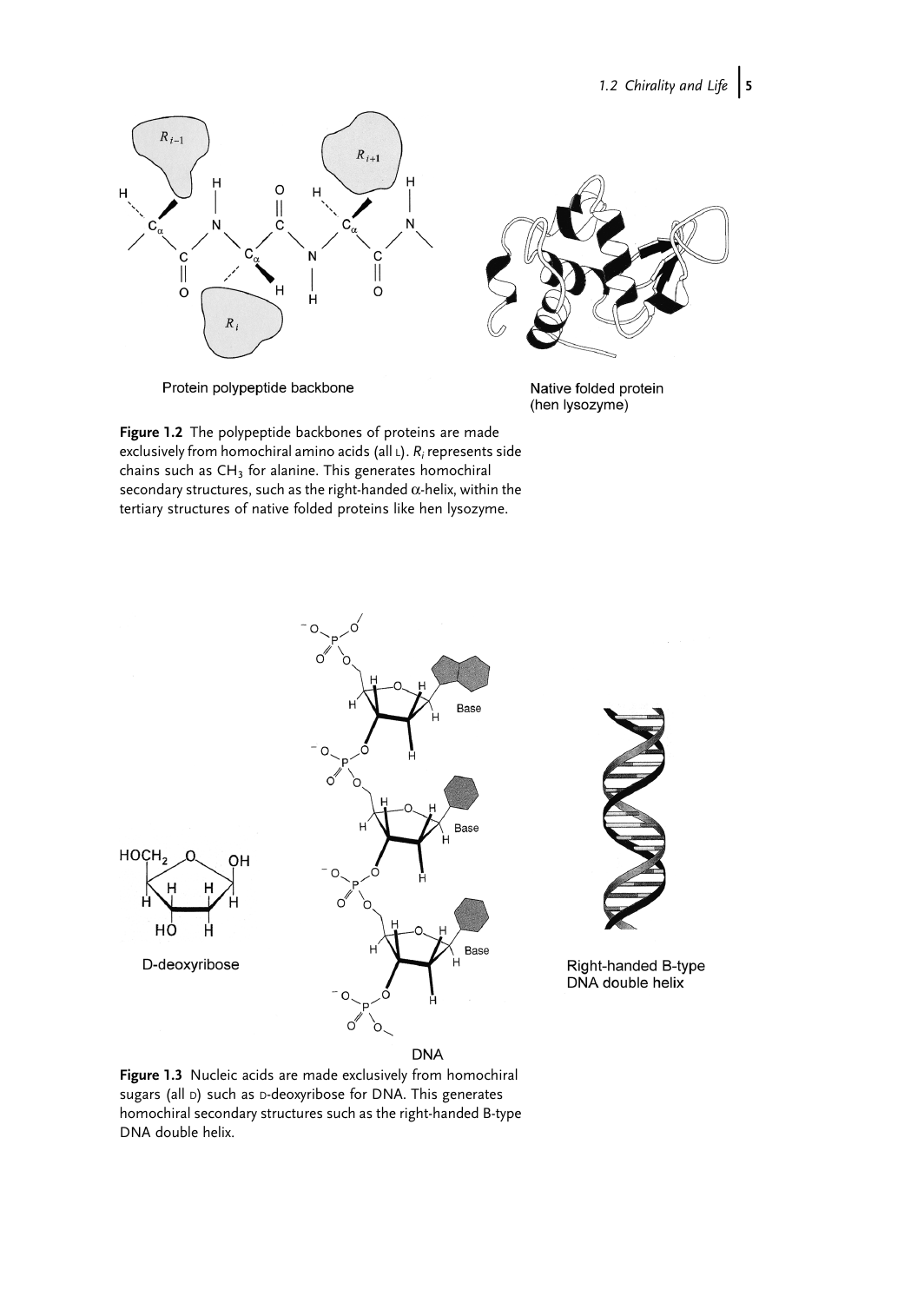complex to support life are almost certain to exist in two mirror-image chiral forms, homochirality also appears to be essential for any molecule-based life on other worlds. Furthermore, since no element other than carbon forms such a huge variety of compounds, many of them chiral, the chemistry is expected to be organic. Last but not least, the liquid water that is essential for life on Earth is more than simply a medium: it acts as a "lubricant" of key biomolecular processes such as macromolecular folding, unfolding and interaction [19]. No other liquid solvent has the same balance of vital physicochemical properties. Hence homochirality associated with a complex organic chemistry in an aqueous environment would appear to be as essential for life on other worlds as it is on Earth. Nonetheless, the possibility of alternative scenarios based on elements other than carbon and solvents other than water should be kept in mind [20], and could be of interest in the context of synthetic homochiral supramolecular chemistry and nanoscience. Indeed, nanotechnology is already exploiting materials and devices that benefit explicitly from homochirality at the molecular level [5].

A central problem in the origin of life is which came first: homochirality in the prebiotic monomers or in the earliest prebiotic polymers [14, 21]. Homochiral nucleic acid polymers, for example, do not form efficiently in a racemic solution of the monomers [22]. Theoretical analysis suggested that addition of a nucleotide of the wrong handedness halts the polymerization [23], a process called enantiomeric cross-inhibition. However, homochirality in the chiral monomers is not essential for generating homochiral synthetic polymers [3]. Although polyisocyanates, for example, constructed from achiral monomers form helical polymers with equal numbers of right- and left-handed forms, the introduction of a chiral bias in the form of a small amount of a chiral version of a monomer can induce a high enantiomeric excess (ee), defined as the percentage excess of the enantiomer over the racemate [7], of one helical sense [24, 25]. This generation of an excess of the helical sense preferred by the small number of chiral units (the sergeants) is called the sergeants-and-soldiers effect. Furthermore, a polyisocyanate constructed from a random copolymerization of chiral monomers containing just a small percentage excess of one enantiomer over the other shows a large excess of the helical form generated from homopolymerization of the corresponding enantiopure monomer. This generation of an excess of the helical sense preferred by the excess enantiomer is called the majority rules effect.

Another example of the dramatic influence a small chiral bias may exert, this time in the generation of homochiral monomers, arises in solid–liquid phase equilibria of amino acids: a few per cent ee of one enantiomer in racemic compounds can lead to very high solution ees, including a virtually enantiopure solution for serine [26]. This is related to the well-known differences in relative solubilities of an enantiopure compound and the corresponding racemate, which forms the basis of enantioenrichment by crystallization [7]. An important feature of this system is that it is based on an equilibrium mechanism, as distinct from far-from-equilibrium mechanisms as previously invoked in kinetically induced amplification via autocatalytic reactions [27]. Also, sublimation of a near-racemic mixture of serine containing a small percentage ee of one enantiomer was recently found to generate a vapor with up to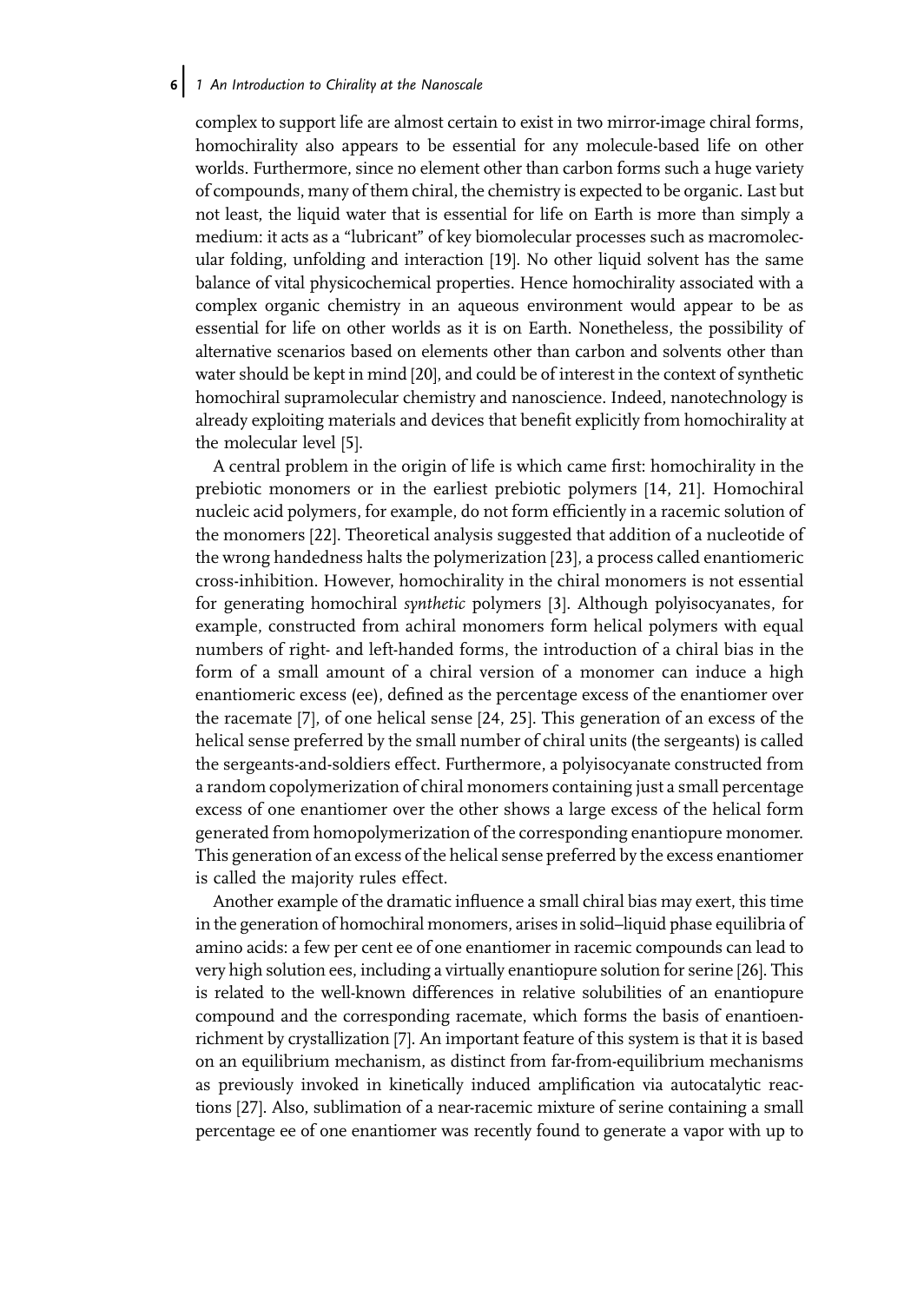98% ee that could be condensed into an almost enantiopure solid [28]. Apparently, clusters of the same enantiomer form preferentially over racemic clusters in the vapor, with those of the majority enantiomer forming faster and selectively plucking more of the majority enantiomer out of the subliming crystals. If all of the serine were allowed to sublime, it would segregate into homochiral clusters with the same overall slight initial ee as in the solid mixture. Similar results for a variety of other amino acids were reported shortly afterwards [29].

Crystal chemistry suggests further possibilities. In addition to spontaneous resolutions in crystallization, or the crystallization of achiral molecules in chiral spacegroups [30], the faces of chiral crystals such as quartz, or the chiral faces of nonchiral crystals such as calcite, could act as enantioselective templates [31]. Related to this is the demonstration that the chiral rims of racemic  $\beta$ -sheets can operate as templates for the generation of long homochiral oligopeptides from racemic monomers in aqueous solution [32].

### 1.2.2

# Pasteur's Conjecture

From the above it is clear that small initial ees in chiral monomers can, in some circumstances, generate large ees in both chiral monomers and polymers. This small ee could be produced by some physical chiral influence. Since in Pasteur's time all substances found to be optically active in solution were natural products, Pasteur himself conjectured that molecular chirality in the living world is the product of some universal chiral force or influence in nature. Accordingly, he attempted to extend the concept of chirality (dissymmetry) to other aspects of the physical world [33]. For example, he thought that the combination of a translational with a rotational motion generated chirality; likewise a magnetic field. Curie [34] suggested that collinear electric and magnetic fields are chiral. However, as explained below, of these only a translating-rotating system exhibits "true chirality." Pasteur's incorrect belief that a static magnetic field alone is also a source of chirality has been shared by many other scientists. This misconception is based on the fact that a static magnetic field can induce optical rotation (the Faraday effect) in achiral materials (vide supra); but as Lord Kelvin [9] emphasized: "the magnetic rotation has no chirality." In a new twist to the story [35], a magnetic field was recently used in a more subtle fashion than that conceived by Pasteur by exploiting the novel phenomenon of magnetochiral dichroism (vide infra) to induce a small ee.

If it were ever proved that parity violation (vide infra) was linked in some way to the origin and role of homochirality in the living world, this would provide the ultimate source of a universal chiral force sensed by Pasteur. However, at the time of writing, there is no firm evidence to support the idea [36]. On a cosmic scale, enantioselective mechanisms depending on parity violation are the only ones that could predetermine a particular handedness, such as the L-amino acids and Dsugars found in terrestrial life; in all other mechanisms the ultimate choice would arise purely by chance.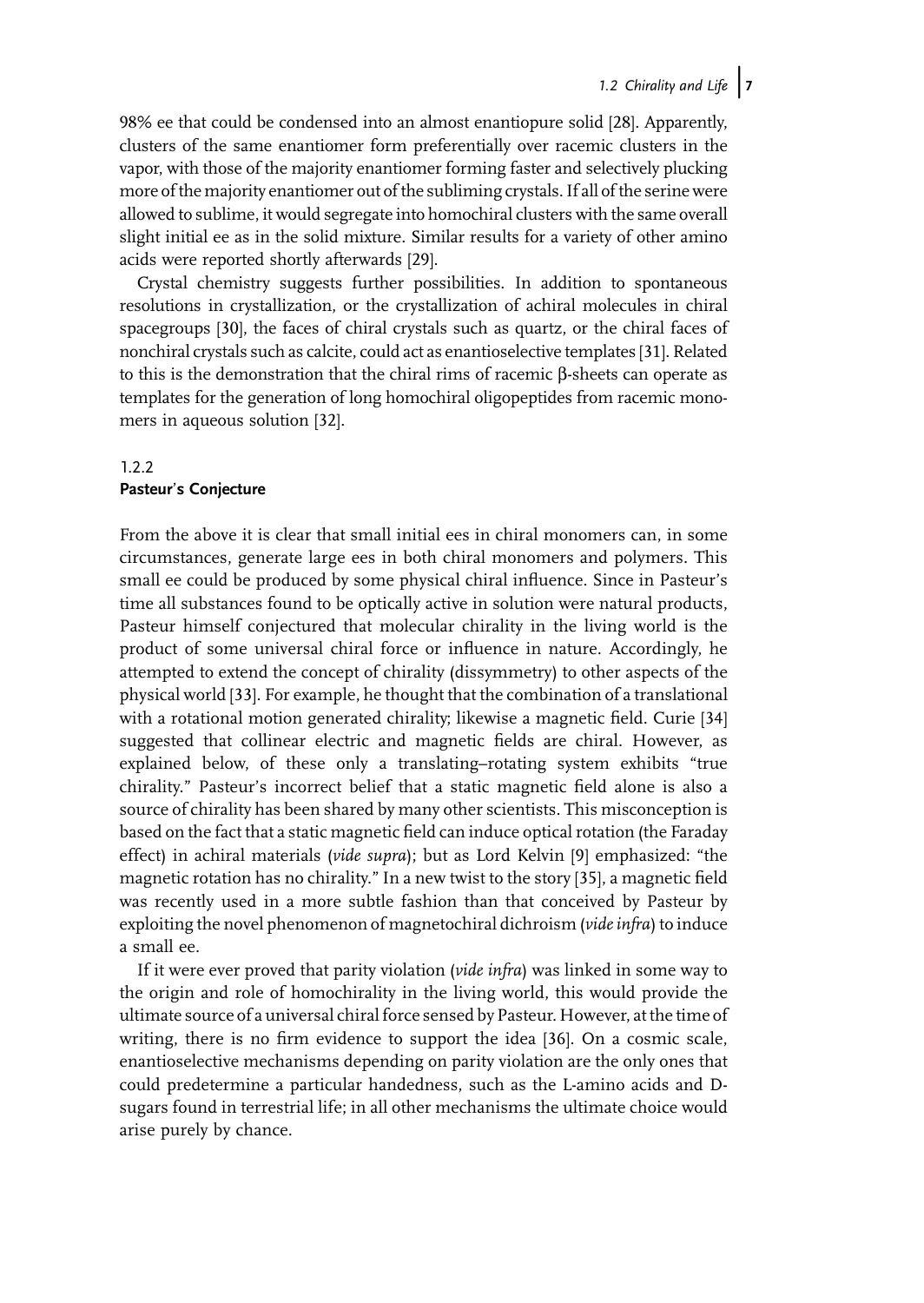### 1.3 Symmetry and Chirality

Chirality is an excellent subject for the application of symmetry principles [2, 37]. As well as conventional point group symmetry, the fundamental symmetries of space inversion, time reversal and even charge conjugation have something to say about chirality at all levels: the experiments that show up optical activity observables, the objects generating these observables and the nature of the quantum states that these objects must be able to support. Even the symmetry violations observed in elementary particle physics can infiltrate into the world of chiral molecules, with intriguing implications. These fundamental symmetry aspects, summarized briefly below, are highly relevant to considerations of molecular chirality and absolute enantioselection. They bring intrinsic physical properties of the universe to bear on the problem of the origin of homochirality and its role in the origin and special physicochemical characteristics of life, with important lessons for the generation and exploitation of chirality at the nanoscale.

### 1.3.1 Spatial Symmetry

A finite cylindrical helix is the archetype for all figures exhibiting chirality. Thus, a helix and its mirror image cannot be superposed since reflection reverses the screw sense. Chiral figures are not necessarily asymmetric, that is devoid of all symmetry elements, since they may possess one or more proper rotation axes: for example, a finite cylindrical helix has a twofold rotation axis  $C_2$  through the midpoint of the coil, perpendicular to the long axis (Figure 1.4a). Hexahelicene (Figure 1.1b) provides a molecular example of this. However, chirality excludes improper symmetry elements, namely centers of inversion, reflection planes and rotation–reflection axes. Hence, chirality is supported by the point groups comprising only proper rotations, namely  $C_n$ ,  $D_n$ ,  $O$ ,  $T$  and  $I$ .



Figure 1.4 (a) A right-handed finite helix illustrating the twofold proper rotation axis. (b) A simple icosahedral virus capsid illustrating one each of the 6 fivefold, 10 threefold and 15 twofold proper rotation axes. Each triangular face point group I. contains three asymmetric protein subunits

(only those in one face are shown for simplicity). The chirality of the protein subunits renders the entire capsid chiral but without destroying the proper rotation axes, thereby generating the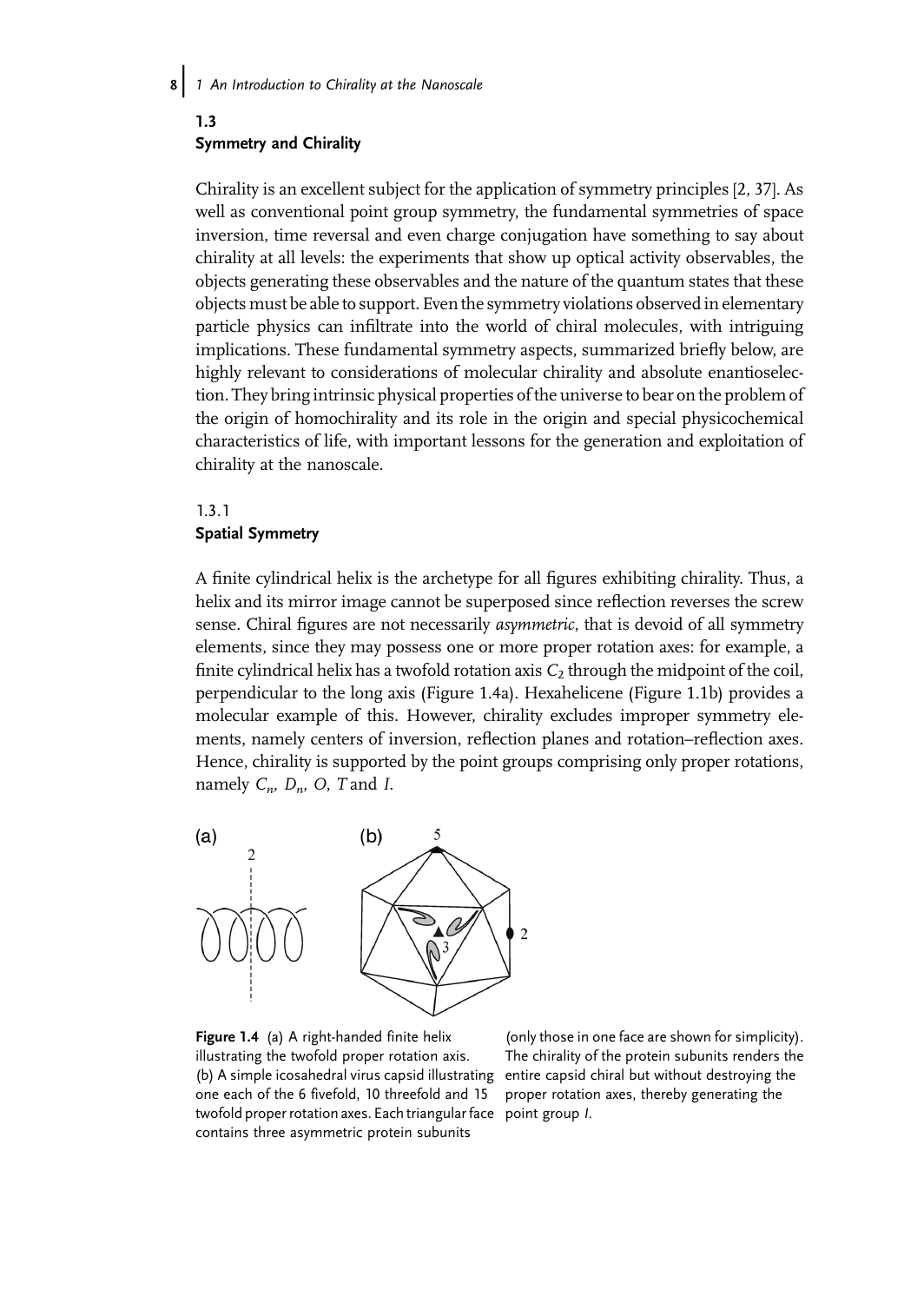The chiral point group I has high rotational symmetry based on fivefold, threefold and twofold rotation axes (Figure 1.4b). The protein capsids of icosahedral viruses provide an interesting and pertinent example of this point group in the context of chiral supramolecular structures; indeed virus capsids are already widely used in nanotechnology. Although the folds of the many constituent coat protein subunits are intrinsically chiral, being completely asymmetric like the lysozyme fold shown in Figure 1.2, the protein subunits are identical in simple viruses and are tiled over the capsid surface in such a way as to preserve all the rotation axes of the icosahedron. However, their intrinsic chirality destroys any improper symmetry elements of the complete capsid, which renders it chiral overall. This example demonstrates how it is possible to construct a high-symmetry chiral supramolecular structure from the association of low-symmetry chiral macromolecules.

# 1.3.2 Inversion Symmetry: Parity, Time Reversal and Charge Conjugation

More fundamental than spatial (point group) symmetries are the symmetries in the laws of physics, and these in turn depend on certain uniformities that we perceive in the world around us. In quantum mechanics, the invariance of physical laws under an associated transformation often generates a conservation law or selection rule that follows from the invariance of the Hamiltonian H under the transformation. Three symmetry operations corresponding to distinct "inversions" are especially fundamental, namely parity, time reversal and charge conjugation [38].

Parity, represented by the operator  $P$  (not to be confused with the  $P$ -helicity specification of absolute configuration) inverts the coordinates of all the particles in a system through the coordinate origin. This is equivalent to a reflection of the physical system in any plane containing the coordinate origin followed by a rotation through  $180^\circ$  about an axis perpendicular to the reflection plane. If replacing the space coordinates  $(x,y,z)$  everywhere in equations describing physical laws (e.g., Newton's equations for mechanics or Maxwell's equations for electromagnetism) leaves the equations unchanged, all processes determined by such laws are said to conserve parity. Conservation of parity implies that P commutes with H so that, if  $\psi_k$  is an eigenfunction of H, then  $P\Psi_k$  is also an eigenfunction with the same energy.

Time reversal, represented by the operator T, reverses the motions of all the particles in a system. If replacing the time coordinate  $t$  by  $-t$  everywhere leaves equations describing physical laws unchanged, then all processes determined by such laws are said to conserve time-reversal invariance, or to have reversality. A process will have reversality as long as the process with all the motions reversed is in principle a possible process, however improbable (from the laws of statistics) it may be. Time reversal is therefore best thought of as motion reversal. It does not mean going backward in time! Conservation of time reversal implies that T and H commute so that, if H is time independent, the stationary state  $\psi_k$  and its timereversed state  $T\psi_k$  have the same energy.

Charge conjugation, represented by the operator C, interconverts particles and antiparticles. This operation from relativistic quantum field theory has conceptual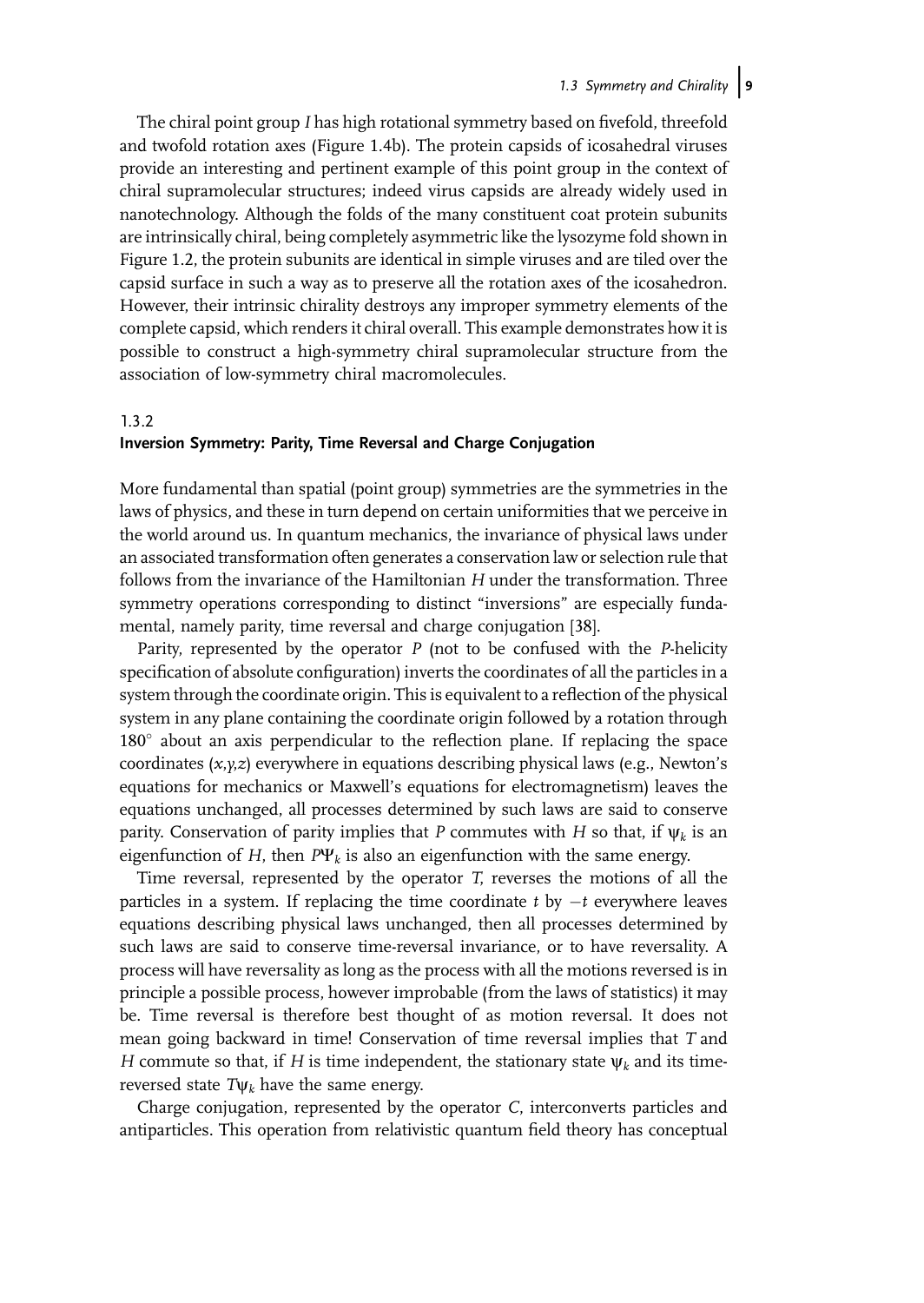value in studies of molecular chirality. It appears in the CPT theorem, which states that, even if one or more of C, P, or T are violated, invariance under the combined operation CPT will always hold. The CPT theorem has three important consequences: the rest mass of a particle and its antiparticle are equal; the particle and antiparticle lifetimes are the same; and the electromagnetic properties such as charge and magnetic moment of particles and antiparticles are equal in magnitude but opposite in sign.

A scalar physical quantity such as energy has magnitude but no directional properties; a vector quantity such as linear momentum p has magnitude and an associated direction; and a tensor quantity such as electric polarizability has magnitudes associated with two or more directions. Scalars, vectors and tensors are classified according to their behavior under P and T. A vector whose sign is reversed by  $P$  is called a *polar* or true vector; for example a position vector  $r$ . A vector whose sign is not changed by P is called an axial or pseudo vector; for example the angular momentum  $L = r \times p$  (since the polar vectors r and p change sign under P, their vector product L does not). A vector such as r whose sign is not changed by T is called time even; a vector such as  $p$  or  $L$  whose sign is reversed is called time odd.

Pseudoscalar quantities have magnitude with no directional properties, but they change sign under space inversion P. An example is the natural optical rotation angle.

#### 1.3.3

#### True and False Chirality

There is no disagreement when the term "chiral" is applied to a static object displaying distinguishable enantiomers under space inversion  $P$  (or mirror reflection), like bromochlorofluoromethane or hexahelicene in Figure 1.1. But when the term is applied to less tangible enantiomorphous systems in which motion is an essential ingredient, time-reversal arguments are required to clarify the concept. The hallmark of a chiral system is that it can support time-even pseudoscalar observables, which are only supported by quantum states with mixed parity but that are invariant under time reversal. This leads to the following definition [2, 10].

True chirality is exhibited by systems existing in two distinct enantiomeric states that are interconverted by space inversion, but not by time reversal combined with any proper spatial rotation.

The spatial enantiomorphism shown by a truly chiral system is therefore time invariant. Spatial enantiomorpism that is time noninvariant has different characteristics called "false chirality" to emphasize the distinction. Falsely chiral systems have quite different physical properties from truly chiral systems, which is due in part to their inability to support time-even pseudoscalar observables.

Consider an electron, which has a spin quantum number  $s = 1/2$ , with  $m_s = \pm 1/2$ corresponding to the two opposite projections of the spin angular momentum onto a space-fixed axis. A stationary spinning electron is not a chiral object because space inversion P does not generate a distinguishable P-enantiomer (Figure 1.5a). However, an electron translating with its spin projection parallel or antiparallel to the direction of propagation has true chirality because P interconverts distinguishable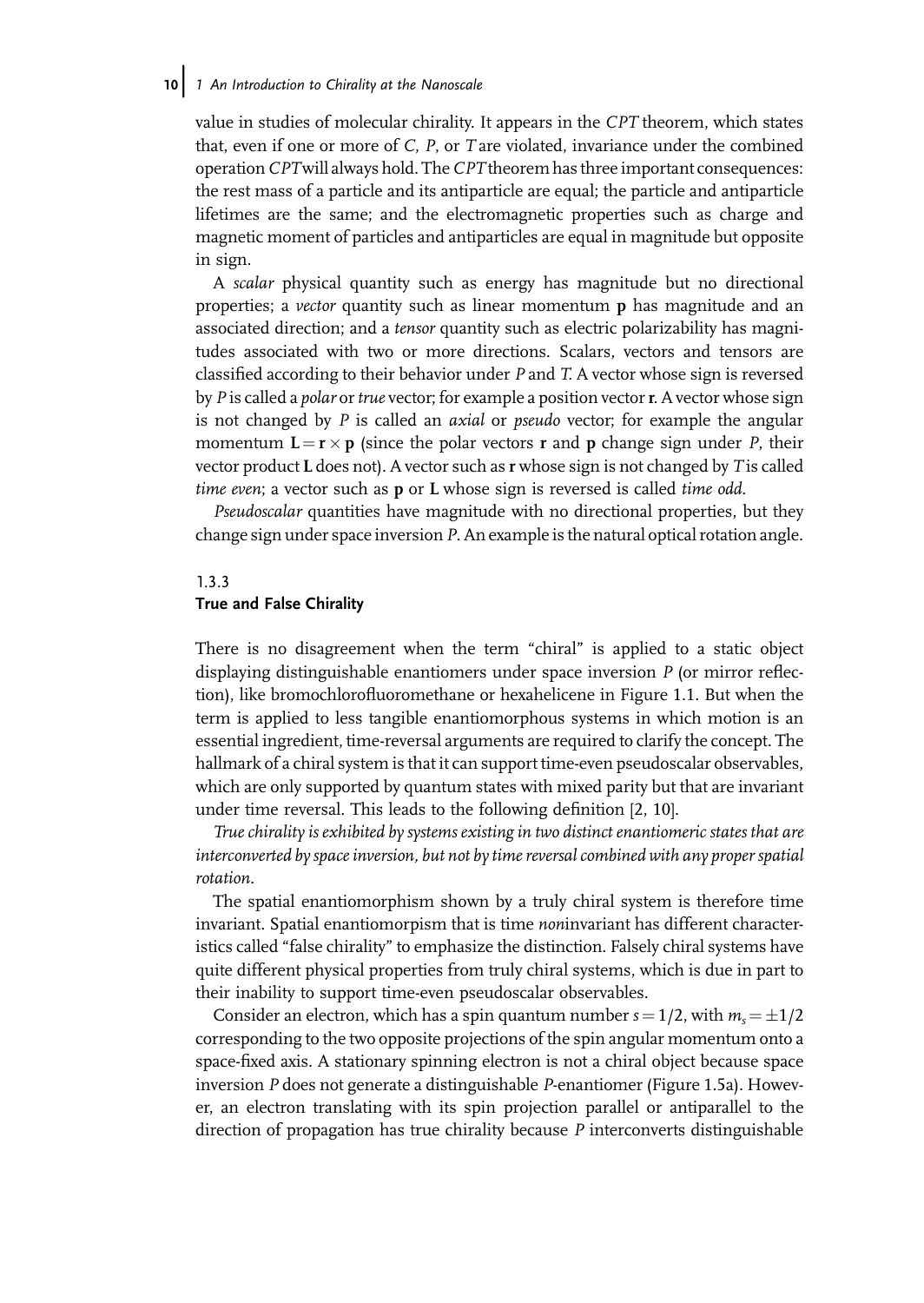

**Figure 1.5** The effect of P and T on the motions of (a) a stationary spinning particle and (b) a translating spinning particle. Reprinted from Ref. [2] with permission.

left (L) and right (R) spin-polarized versions by reversing the propagation direction but not the spin sense, whereas time reversal T does not because it reverses both (Figure 1.5b). Similar considerations apply to a circularly polarized photon except that photons, being massless, are always chiral since they always move at the velocity of light in any reference frame.

Now consider a cone spinning about its symmetry axis. Because P generates a version that is not superposable on the original (Figure 1.6a), it might be thought that this is a chiral system. The chirality, however, is false because T followed by a rotation  $R_{\pi}$  through 180<sup>°</sup> about an axis perpendicular to the symmetry axis generates the same system as space inversion (Figure 1.6a). If, however, the spinning cone is also translating along the axis of spin, T followed by  $R_{\pi}$  now generates a system different from that generated by P alone (Figure 1.6b). Hence a translating spinning cone has true chirality. It has been argued that a nontranslating spinning cone belongs to the spatial point group  $C_{\infty}$  and so is chiral [39]. More generally, it was suggested that objects that exhibit enantiomorphism, whether T-invariant or not, belong to chiral point groups and hence that motion-dependent chirality is encompassed in the group-theoretical equivalent of Lord Kelvin's definition. However, a nontranslating spinning cone will have quite different physical properties from those of a finite helix. For example, the molecular realization of a spinning cone, namely a rotating symmetric top molecule such as  $CH<sub>3</sub>Cl$ , does not support time-even pseudoscalar observables such as natural optical rotation (it supports magnetic optical rotation) [2]. To classify it as "chiral" the same as for a completely asymmetric molecule that does support natural optical rotation is therefore misleading as far as the physics is concerned, even though such a classification may be consistent within a particular mathematical description.

It is clear that neither a static uniform electric field E (a time-even polar vector) nor a static uniform magnetic field B (a time-odd axial vector) constitutes a chiral system. Likewise for time-dependent uniform electric and magnetic fields. Furthermore, no combination of a static uniform electric and a static uniform magnetic field can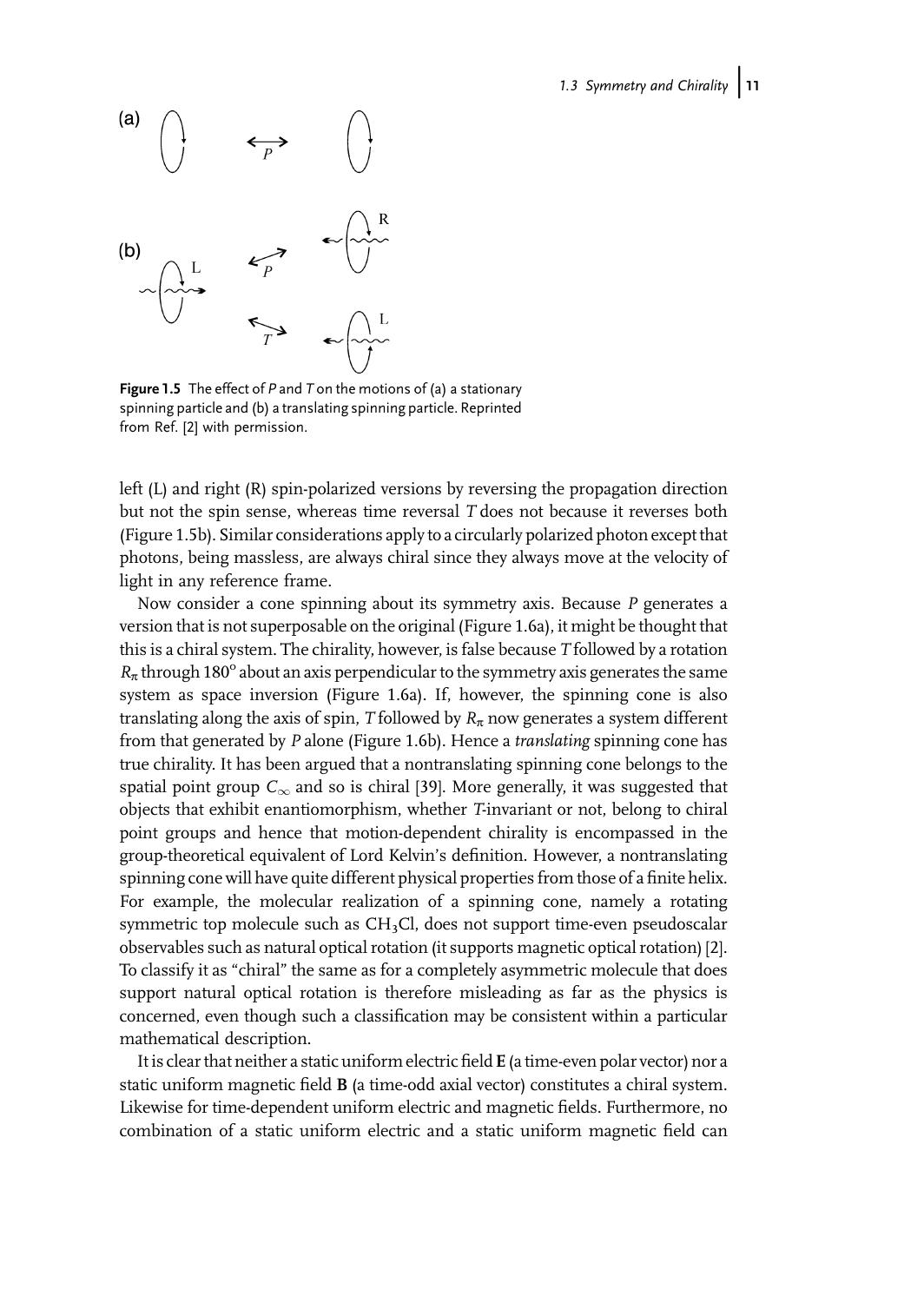

Figure 1.6 The effect of P, T and  $R_{\pi}$  on (a) a stationary spinning cone, which has false chirality, and on (b) a translating spinning cone, which has true chirality. The systems generated by P and T may be interconverted by a rotation  $R_\pi(z)$  about an axis z perpendicular to the symmetry axis of the cone in (a) but not in (b). Adapted from Ref. [2] with permission.

constitute a chiral system. As Curie [34] pointed out, collinear electric and magnetic fields do indeed generate spatial enantiomorphism (dissymmetry). Thus, parallel and antiparallel arrangements are interconverted by space inversion and are not superposable. But they are also interconverted by time reversal combined with a rotation  $R_{\pi}$  through 180 $^{\circ}$  about an axis perpendicular to the field directions and so the enantiomorphism corresponds to false chirality (Figure 1.7). Zocher and Török [40] also recognized that Curie's spatial enantiomorphism is not the same as that of a chiral molecule: they called the collinear arrangement of electric and magnetic fields a time-asymmetric enantiomorphism and said that it does not support time-symmetric optical activity. Tellegen [41] conceived of a medium with novel electromagnetic properties comprising microscopic electric and magnetic dipoles tied together with their moments either parallel or antiparallel. Such media clearly exhibit enantiomorphism corresponding to false chirality, and are potentially of great interest to nanotechnology. However, although much discussed [42, 43], the fabrica-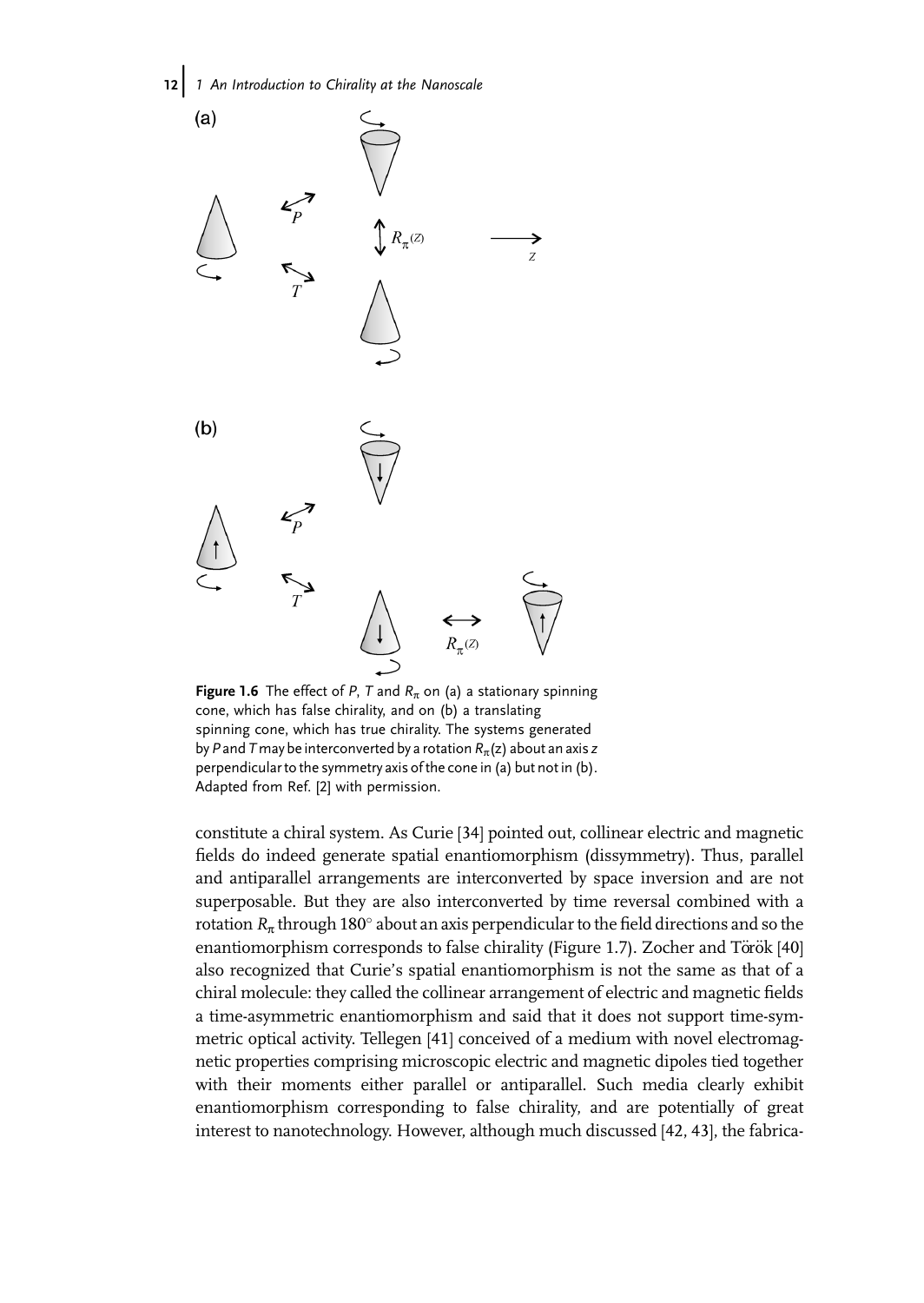

Figure 1.7 The effect of  $P$  and  $T$  on an arrangement of parallel electric and magnetic fields, which has false chirality. The opposite antiparallel arrangements generated by P and T may be interconverted by a rotation  $R_\pi(z)$  about an axis z perpendicular to the field directions.

tion of Tellegen media proved elusive until very recently when the construction of particles with coupled electric and magnetic moments was reported for the first time [44]. These particles, made from white titanium oxide and black manganese ferrite suspended in polythene beads, were used to fabricate a switchable roomtemperature magnetoelectic material that is isotropic in the absence of any field.

In fact, the basic requirement for two collinear vectorial influences to generate true chirality is that one transforms as a polar vector and the other as an axial vector, with both either time even- or time-odd. The second case is exemplified by magnetochiral phenomena [1, 2, 45] where a birefringence and a dichroism may be induced in an isotropic chiral sample by a uniform magnetic field B collinear with the propagation vector k of a light beam of arbitrary polarization, including unpolarized. The birefringence [46] and the dichroism [47] were first observed in the late 1990s. The magnetochiral dichroism experiment is illustrated in Figure 1.8. Here, the parallel



Figure 1.8 The magnetochiral dichroism experiment. The absorption index  $n'$  of a medium composed of chiral molecules is slightly different for unpolarized light when a static magnetic field is applied parallel ( $\uparrow\uparrow$ ) and antiparallel ( $\uparrow\downarrow$ ) to the direction of propagation of the beam. Reprinted from Ref. [2] with permission.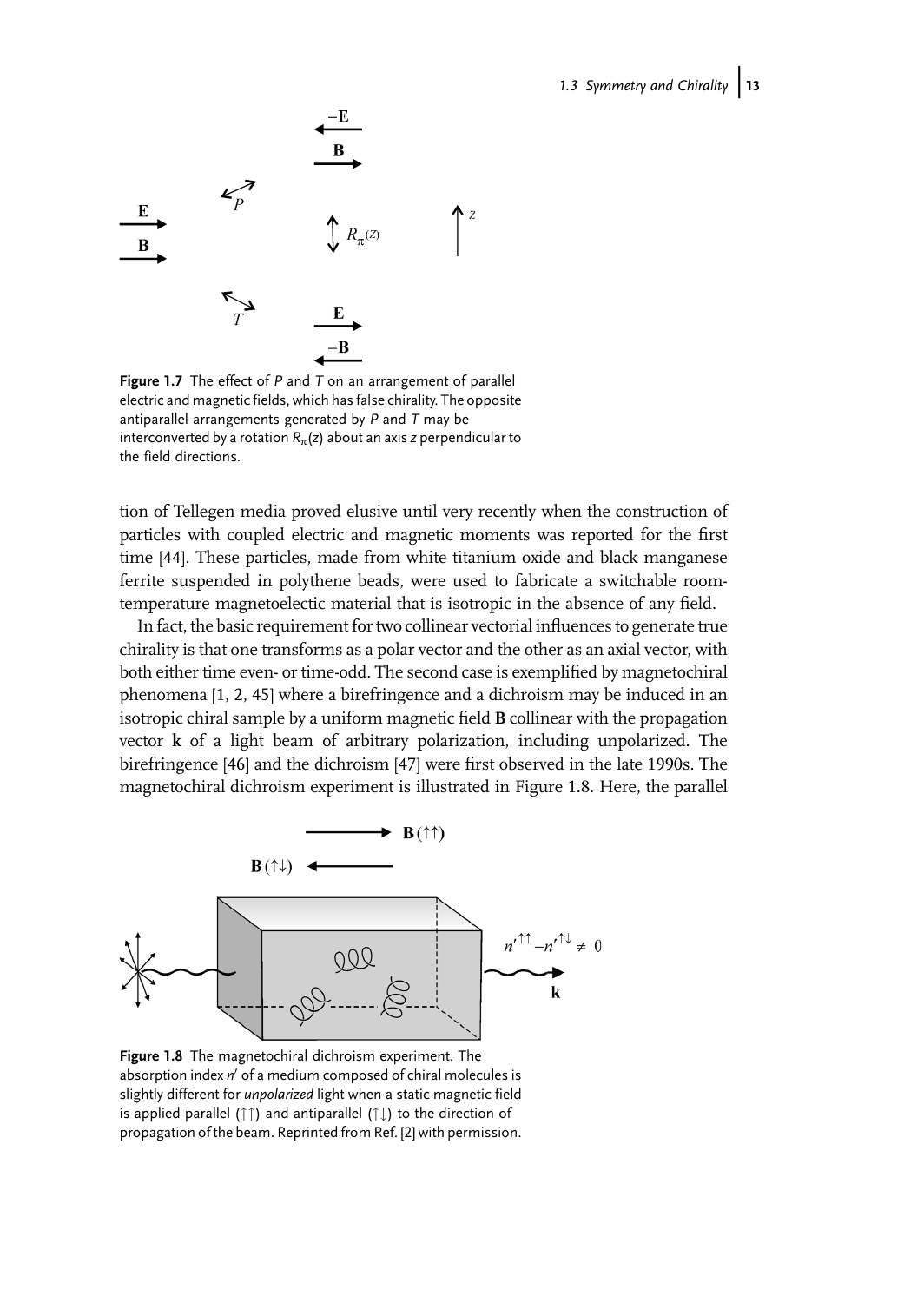and antiparallel arrangements of  $B$  and  $k$ , which are interconverted by  $P$ , are true chiral enantiomers because they cannot be interconverted by  $T$  since  $B$  and  $k$  are both time odd. Magnetochiral phenomena are not confined to the realm of optics [1]. An important example for nanotechnology is an anisotropy in the electrical resistance through a chiral conductor in directions parallel and antiparallel to a static magnetic field, something that has been observed in both macroscopic chiral conductors in the form of helical bismuth wires [48], and microscopic helical conductors in the form of chiral single-walled nanotubes [49].

#### 1.3.4

### Symmetry Violation

Prior to the discovery of parity violation by Lee and Yang in 1956, it seemed selfevident that handedness is not built into the laws of nature. If two objects exist as nonsuperposable mirror images, such as the two enantiomers of a chiral molecule, it did not seem reasonable that nature should prefer one over the other. Any difference was thought to be confined to the sign of pseudoscalar observables: the mirror image of any complete experiment involving one enantiomer should be realizable, with any pseudoscalar observable (such as the natural optical rotation angle) changing sign but retaining exactly the same magnitude. Observations of asymmetries in phenomena such as radioactive  $\beta$ -decay demonstrated that this was not the case for processes involving the weak interactions. It was subsequently realized, however, that symmetry could be recovered by invoking invariance under the combined CP operation in which charge conjugation and space inversion are applied together [50].

The unification of the theory of the weak and electromagnetic interactions into a single electroweak interaction theory [50] revealed that the absolute parity violation associated with the weak interactions could infiltrate to a tiny extent into all electromagnetic phenomena and hence into the world of atoms and molecules. This is brought about by a "weak neutral current" that generates, inter alia, the following parity-violating electron–nucleus contact interaction term (in atomic units) in the Hamiltonian of the atom or molecule [36, 51]:

$$
V_{\rm eN}^{\rm PV} = \frac{G\alpha}{4\sqrt{2}} Q_{\rm W} \{ \sigma_{\rm e} \cdot \mathbf{p}_{\rm e}, \rho_{\rm N}(\mathbf{r}_{\rm e}) \}
$$
(1.1)

where  $\{\}$  denotes an anticommutator, G is the Fermi weak coupling constant,  $\alpha$  is the fine structure constant,  $\sigma_e$  and  $p_e$  are the Pauli spin operator and linear momentum operator of the electron,  $\rho_N(r_e)$  is a normalized nuclear density function and  $Q_W$  is an effective weak charge. Since  $\sigma_e$  and  $p_e$  are axial and polar vectors, respectively, and both are time odd, their scalar product  $\sigma_e \cdot \mathbf{p}_e$  and hence  $V_{eN}^{PV}$  are time-even pseudoscalars.

One manifestation of parity violation in atomic physics is a tiny natural optical rotation in vapors of free atoms [52]. CP invariance means that the equal and opposite sense of optical rotation would be shown by the corresponding atoms composed of antiparticles. Chiral molecules support a unique manifestation of parity violation in the form of a lifting of the exact degeneracy of the energy levels of mirror-image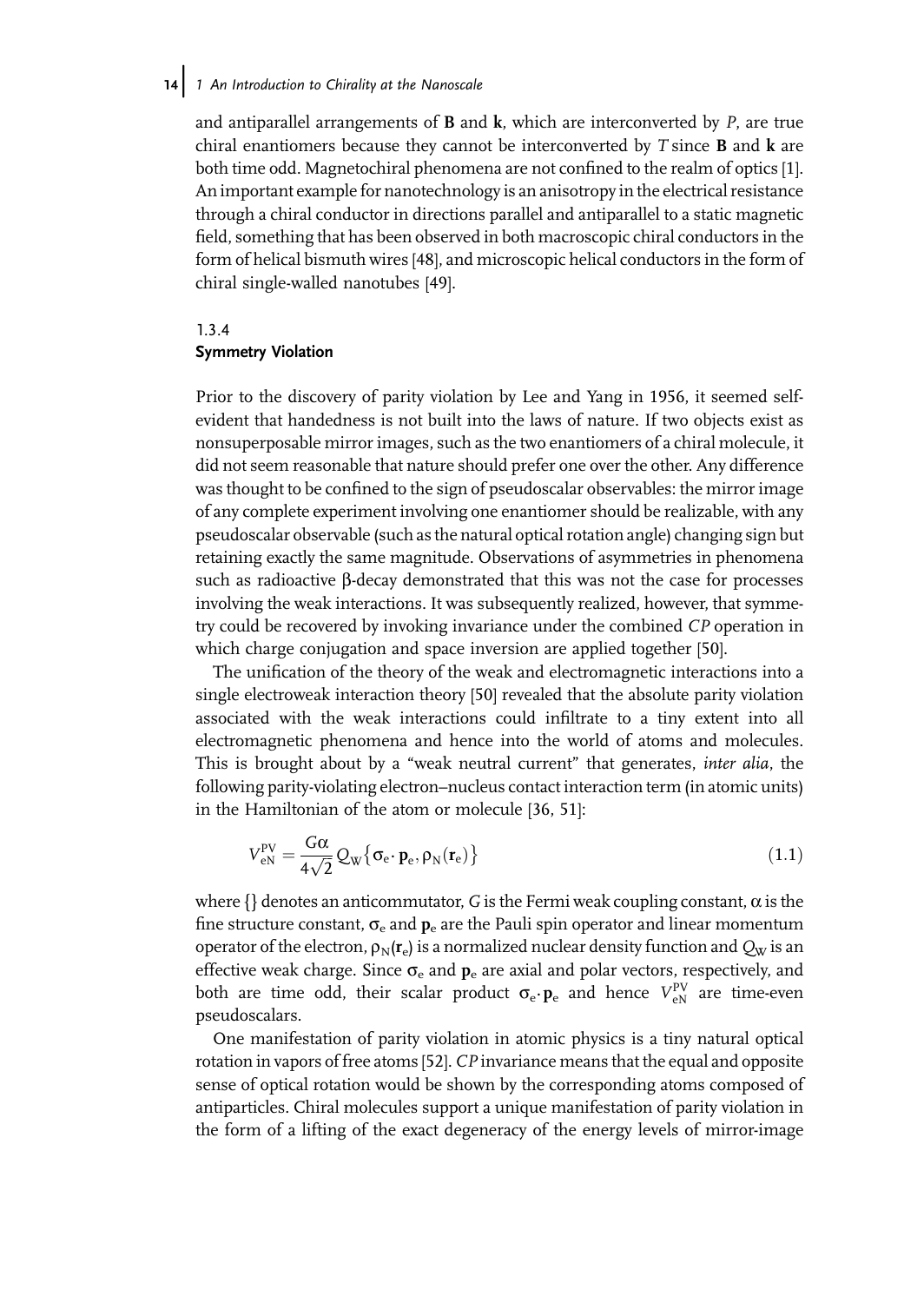enantiomers, known as the parity-violating energy difference (PVED). Although not yet observed experimentally using, for example, ultrahigh resolution spectroscopy, this PVED may be calculated [14, 36, 53]. Since, on account of the PVED, the Penantiomers of a truly chiral object are not exactly degenerate (isoenergetic), they are not strict enantiomers (because the concept of enantiomers implies the exact opposites). So where is the strict enantiomer of a chiral object to be found? In the antiworld, of course: strict enantiomers are interconverted by CP! In other words, the molecule with the opposite absolute configuration but composed of antiparticles should have exactly the same energy as the original [2, 37], which means that a chiral molecule is associated with two distinct pairs of strict enantiomers (Figure 1.9).

Violation of time reversal was first observed by Christenson et al. in 1964 in decay modes of the neutral K-meson, the  $K^0$  [50]. The effects are very small; nothing like the parity-violating effects in weak processes, which can sometimes be absolute. In fact, T violation itself was not observed directly: rather, the observations showed CP violation from which T violation was implied from the CPT theorem. Direct T violation was observed in 1998 in the form of slightly different rates, and hence a breakdown in microscopic reversibility, for the particle to antiparticle process  $K^0 \rightarrow K^{0*}$  and the inverse  $K^{0\ast}\rightarrow K^{0}.$  Since a particle and its antiparticle have the same rest mass if  $CPT$ 



Figure 1.9 The two pairs of strict enantiomers (exactly degenerate) of a chiral molecule that are interconverted by CP. The structures with atoms marked by asterisks are antimolecules built from the antiparticle versions of the constituents of the original molecules. Adapted with corrections from Ref. [2] with permission.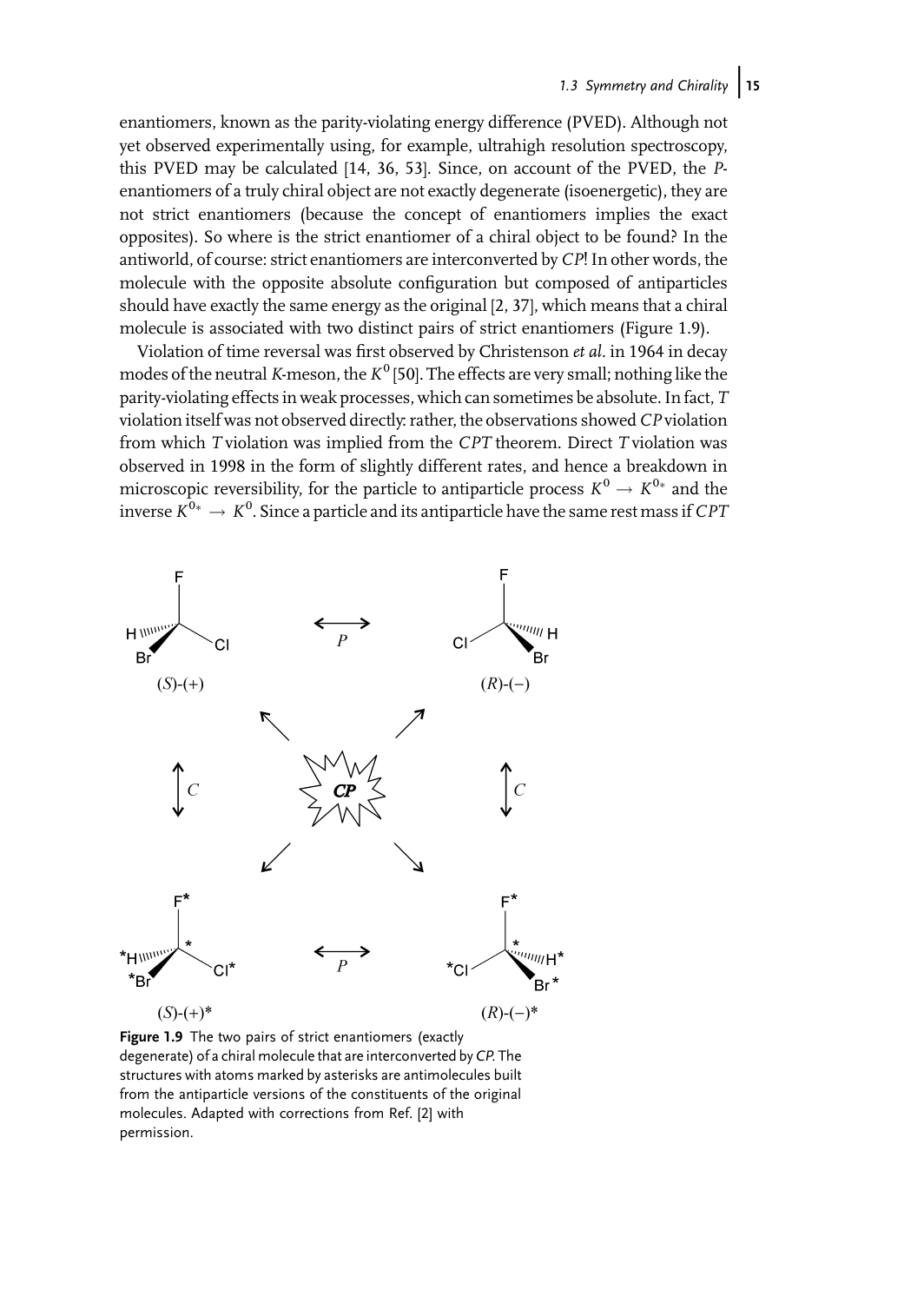invariance holds, only the kinetics, but not the thermodynamics, are affected in CP- or Tviolating process. CPTinvariance may also be used to show that the CP-enantiomers of a chiral molecule that appear in Figure 1.9 remain strictly degenerate even in the presence of CP violation [54]. Whether or not CP violation could have any direct manifestations in molecular physics is the subject of debate [54].

The concept that a spinning particle translating along the axis of spin possesses true chirality exposes a link between chirality and special relativity. Consider a particle with a right-handed chirality moving away from an observer. If the observer accelerates to a sufficiently high velocity that she starts to catch up with the particle, it will appear to be moving towards her and so takes on a left-handed chirality. The chirality of the particle vanishes in its rest frame. Only for massless particles such as photons and neutrinos is the chirality conserved since they always move at the velocity of light in any reference frame. This relativistic aspect of chirality is a central feature of elementary particle theory, especially in the weak interactions where the parity-violating aspects are velocity dependent [50].

#### 1.3.5

### Symmetry Violation versus Symmetry Breaking

The appearance of parity-violating phenomena is interpreted in quantum mechanics by saying that, contrary to what had been previously supposed, the Hamiltonian lacks inversion symmetry due to the presence of pseudoscalar terms such as the weak neutral current interaction. Such symmetry violation, sometimes called symmetry nonconservation, must be distinguished from symmetry breaking that applies when a system displays a lower symmetry than that of its Hamiltonian [2]. Natural optical activity, for example, is a phenomenon arising from parity (or mirror symmetry) breaking because a resolved chiral molecule displays a lower symmetry than its associated Hamiltonian: it lacks inversion symmetry (equivalent to mirror symmetry), whereas all the terms in the molecular Hamiltonian (ignoring tiny parityviolating terms) have inversion symmetry. It has been pointed out that the terms "chiral symmetry" and "chiral symmetry breaking," which are widely used to describe the appearance of chirality out of achiral precursors, are inappropriate because chirality is not a symmetry at all in molecular science [55, 56]. Rather, chirality is an attribute associated with special types of reduced spatial symmetry that enables an object to exist in two nonsuperposable mirror-image forms. "Mirrorsymmetry breaking" is more correct. The term "chiral symmetry breaking" is, however, entirely appropriate in elementary particle physics, which requires relativistic quantum field theory within which chiral symmetry has a rigorous definition [57]. Chiral symmetry is an internal symmetry, rather than a geometrical symmetry, of massless particles, with mass associated with broken chiral symmetry.

In spontaneous resolutions such as that of sodium ammonium tartrate studied by Pasteur, mirror-symmetry breaking has not occurred at the bulk level because the sample remains optically inactive overall. However, bulk mirror-symmetry breaking can sometimes be induced to produce a large excess of one or other enantiomer. A famous example is the sodium chlorate (NaClO<sub>3</sub>) system [58]. Solutions of this salt in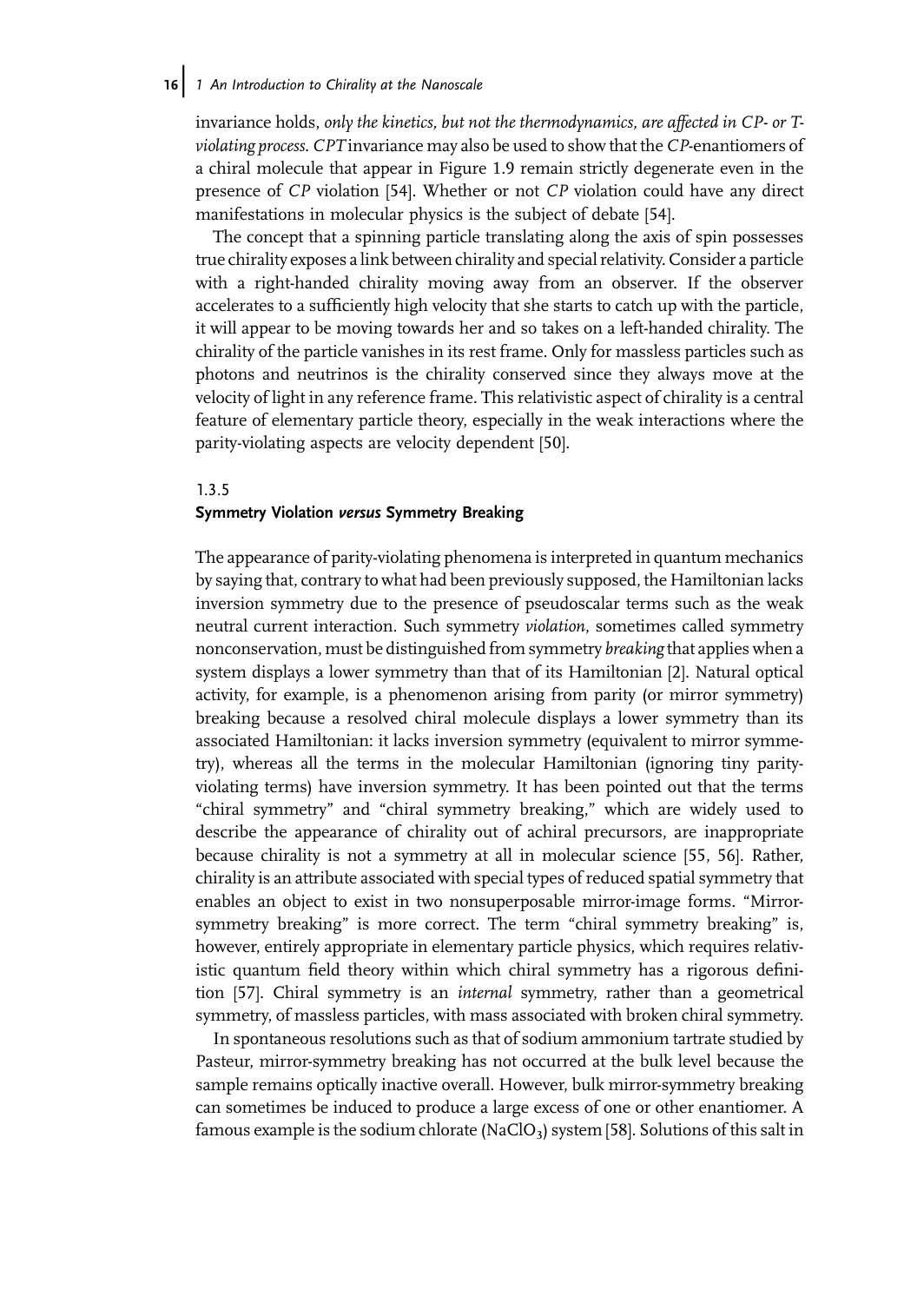water are optically inactive because the Na  $^+$  and ClO $_3^-$  ions into which it dissociates are achiral. NaClO<sub>3</sub> crystals, however, are chiral, but in the absence of perturbations a random distribution of the  $(+)$  and  $(-)$  enantiomeric crystals is obtained. Remarkably, when the evaporating NaClO<sub>3</sub> solution is stirred, mostly either  $(+)$  or  $(-)$ crystals are obtained; repeating the experiment many times gives equal numbers of  $(+)$  and  $(-)$  sets of crystals, as it must if parity is to be conserved. Chiral perturbations such as seeding with a small amount of the  $(+)$  or  $(-)$  crystals, or irradiation with energetic spin-polarized electrons (left-helical) or positrons (right-helical) from radioactive sources [59], can systematically induce bulk mirror-symmetry breaking in the form of a large excess of one or other of the chiral crystal forms. The formation of helical polymers with high ees via the sergeants-and-soldiers or majority rules phenomena (vide supra), and analogous phenomena in two dimensions in the context of the supramolecular assembly of molecules into homochiral domains on surfaces [60, 61], are further examples of mirror-symmetry breaking in the bulk induced by chiral perturbations.

# 1.3.6 Chirality in Two Dimensions

Since surfaces play an important role in nanoscience, a consideration of chirality in two dimensions is pertinent. This arises when there are two distinct enantiomers, confined to a plane or surface, that are interconverted by parity but not by any rotation within the plane about an axis perpendicular to the plane (symmetry operations out of the plane require an inaccessible third dimension). In two dimensions, however, the parity operation is no longer equivalent to an inversion through the coordinate origin as in three dimensions because this would not change the handedness of the two coordinate axes. Instead, an inversion of just one of the two axes is required [62]. For example, if the axes  $x$ ,  $y$  are in the plane with  $z$  being perpendicular, then the parity operation could be taken as producing either  $-x$ ,  $\gamma$  or  $x$ ,  $-\gamma$ , which are equivalent to mirror reflections across lines defined by the  $\gamma$ - or x-axes, respectively. Hence, an object such as a scalene triangle (one with three sides of different length), which is achiral in three dimensions, becomes chiral in the two dimensions defined by the plane of the triangle because reflection across any line within the plane generates a triangle that cannot be superposed on the original by any rotation about the z-axis. Notice that a subsequent reflection across a second line, perpendicular to the first, generates a triangle superposable on the original, which demonstrates why an inversion of both axes, so that  $\mathsf{x},\mathsf{y} \to -\mathsf{x},-\mathsf{y}$  is not acceptable as the parity operation in two dimensions.

Arnaut [63] has provided a generalization of the geometrical aspect of chirality to spaces of any dimensions. Essentially, an N-dimensional object is chiral in an Ndimensional space if it cannot be brought into congruence with its enantiomorph through a combination of translation and rotation within the N-dimensional space. As a consequence, an N-dimensional object with N-dimensional chirality loses its chirality in an *M*-dimensional space where  $M > N$  because it can be rotated in the  $(M-N)$ -subspace onto its enantiomorph. Arnaut refers to chirality in one, two and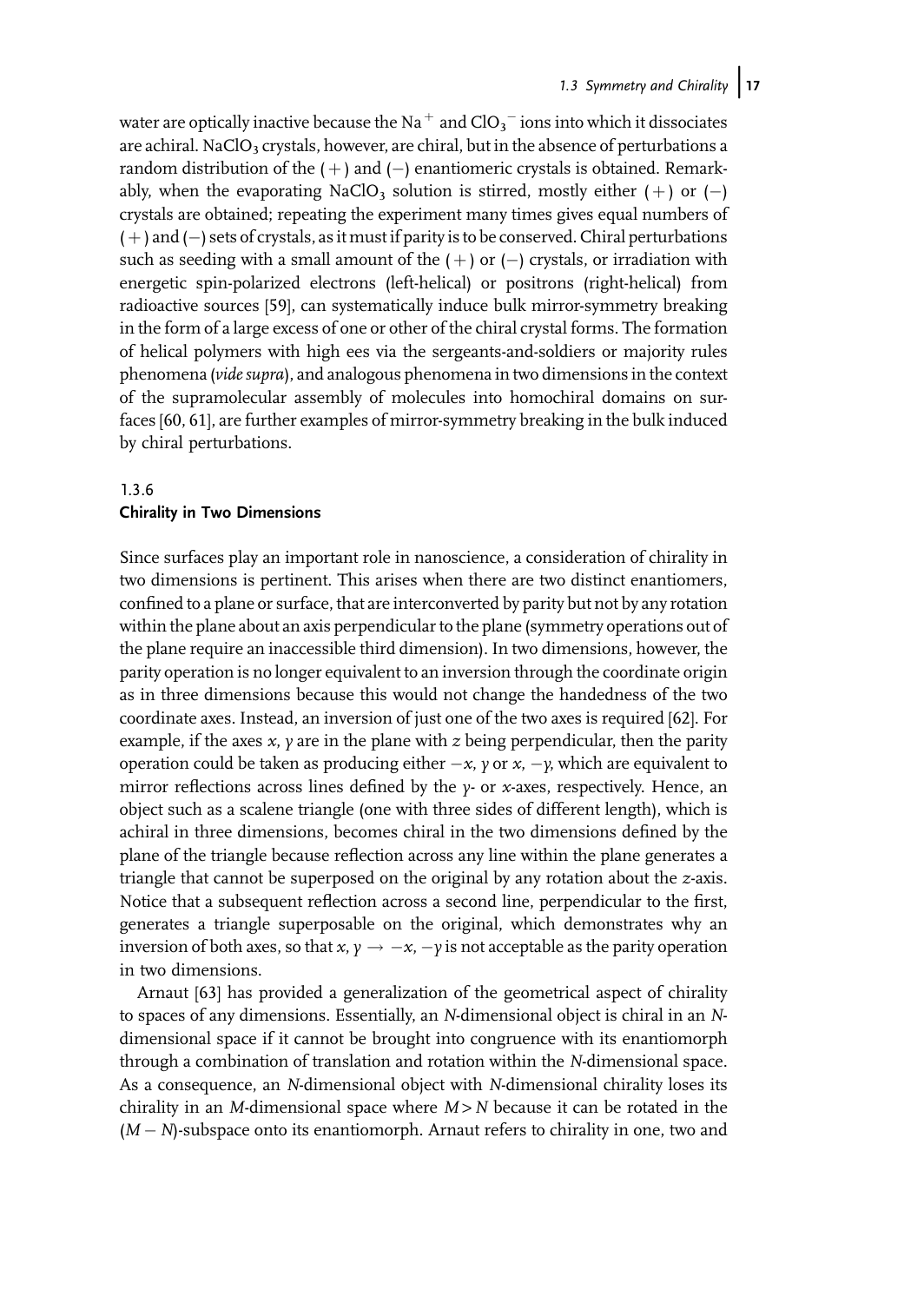three dimensions as axichirality, planochirality and chirality, respectively, and provides a detailed analysis of planochirality with examples such as a swastika, a logarithmic spiral and a jagged ring. He concludes that, for time-harmonic excitations, axichiral media have no significance, although the concept is significant for static and more general rectified fields. He also concludes that the notion of zerodimensional chirality would be meaningless based on his view of chirality as a geometrical concept. However, these conclusions based on a strictly geometrical definition of chirality may need to be qualified if motion is an essential ingredient in the generation of the chirality.

One striking optical manifestation of planochirality is a large circular intensity difference in second-harmonic light scattering from chiral molecules on an isotropic surface [64]. Because the mechanism involves pure electric dipole interactions, the effect is three orders of magnitude larger than analogous phenomena observed in the bulk since the latter require interference between electric dipole and magnetic dipole interactions [2]. Other manifestations include rotation of the plane of polarization in light refracted from [65], and transmitted through [66], the surface of artificial chiral planar gratings based on swastika-like chiral surface nanostructures.

The concept of false chirality arises in two dimensions as well as in three. For example, the sense of a spinning electron on a surface with its axis of spin perpendicular to the surface is reversed under the two-dimensional parity operation (unlike in three dimensions). Because electrons with opposite spin sense are nonsuperposable in the plane, a spinning electron on a surface would seem to be chiral. However, the apparent chirality is false because the sense of spin is also reversed by time reversal. The enantiomorphism is therefore time-noninvariant, the system being invariant under the combined PT operation but not under P and T separately.

#### 1.4

#### Absolute Enantioselection

The use of an external physical influence to produce an ee in what would otherwise be a racemic product in a chemical reaction is known as an absolute asymmetric synthesis. The production of an ee in more general situations is often referred to as absolute enantioselection or physical chiral induction. The subject still attracts much interest and controversy [12, 13, 15, 67]. The considerations of Section 1.3.3 above provide a sound foundation for the critical assessment of physical influences capable of inducing ees, however small.

### 1.4.1

### Truly Chiral Influences

If an influence is classified as truly chiral it has the correct symmetry characteristics to induce absolute asymmetric synthesis, or some related process such as preferential asymmetric decomposition, in any conceivable situation, although of course the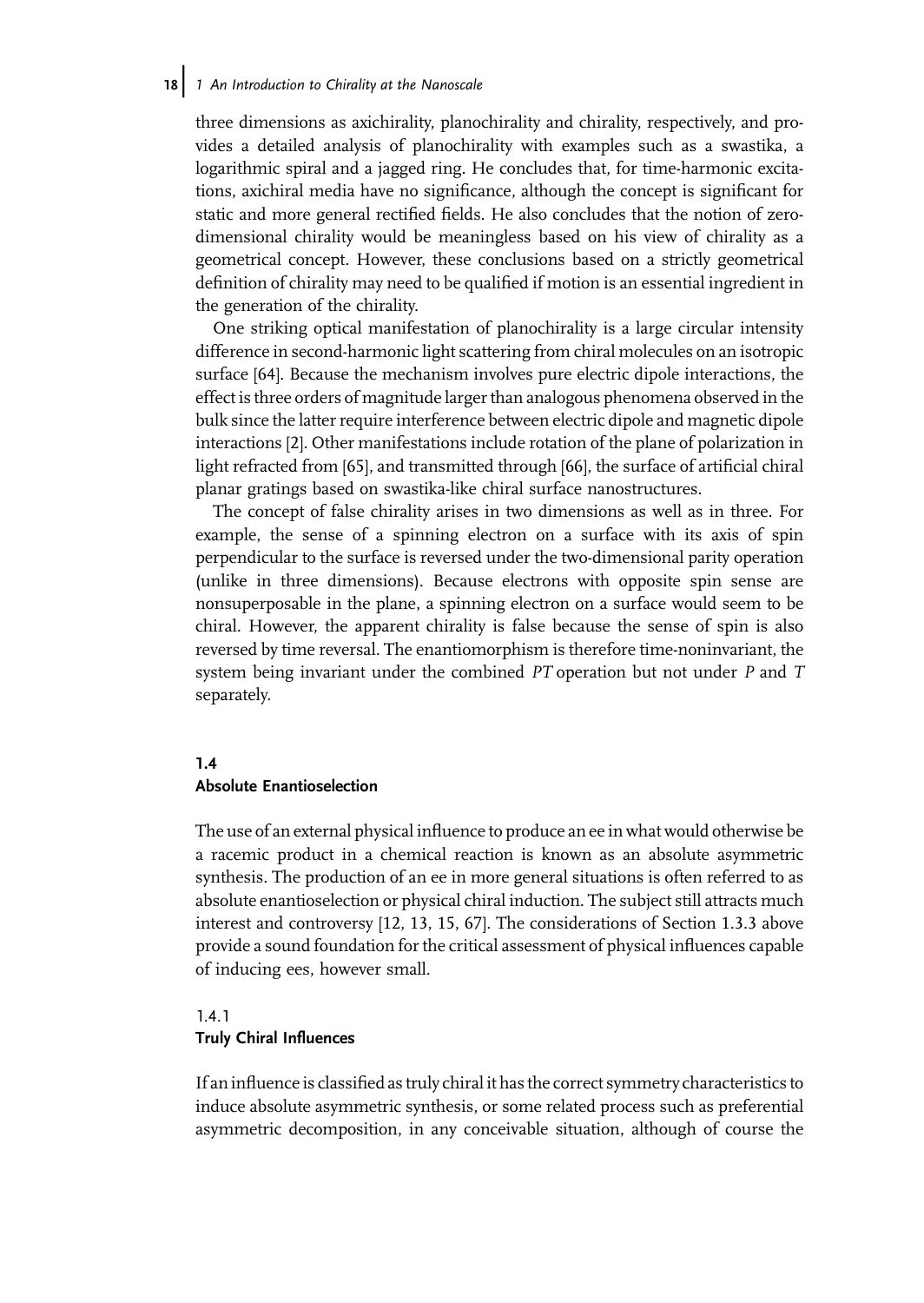influence might be too weak to produce an observable effect. In this respect it is important to remember Jaeger's dictum [68]: "The necessary conditions will be that the externally applied forces are a conditio sine qua non for the initiation of the reaction which would be impossible without them."

The ability of a truly chiral influence to induce absolute asymmetric synthesis in a reaction process at equilibrium may be illustrated by a simple symmetry argument applied to the following unimolecular process

$$
M \stackrel{k_f}{\underset{k_b}{\rightleftharpoons}} R \stackrel{k_b^*}{\underset{k_f^*}{\rightleftharpoons}} M^*
$$

in which an achiral molecule R generates a chiral molecule M or its enantiomer M and the ks are appropriate rate constants. In the absence of a chiral influence, M and  $M^*$  have the same energy, so no ee can exist if the reaction reaches thermodynamic equilibrium. Consider a collection of single enantiomers M in the presence of a righthanded chiral influence  $(Ch)_R$ , say. Under parity P, the collection of enantiomers M becomes an equivalent collection of mirror-image enantiomers  $M^*$  and the righthanded chiral influence  $(Ch)_{R}$  becomes the equivalent left-handed chiral influence  $(Ch)_L$ . Assuming parity is conserved, this indicates that the energy of M in the presence of  $(Ch)_{R}$  is equal to that of M<sup>\*</sup> in the presence of  $(Ch)_{L}$ . But because parity (or any other symmetry operation) does not provide a relation between the energy of M and M<sup>\*</sup> in the presence of the same influence, be it  $(Ch)_{R}$  or  $(Ch)_{L}$ , they will in general have different energies. Hence, an ee can now exist at equilibrium (due to different Boltzmann populations of M and  $M^*$ ). There will also be kinetic effects because the enantiomeric transition states will also have different energies.

Circularly polarized photons, or longitudinal spin-polarized electrons associated with radioactive  $\beta$ -decay, are obvious examples of truly chiral influences, and their ability to induce absolute enantioselection has been demonstrated in a number of cases [12, 13, 15, 67]. Photochemistry with circularly polarized light is especially favorable because it conforms to Jaeger's dictum above. This photochemistry can occur by photoequilibration of a racemic mixture of molecules, or by selective destruction of one enantiomer over the other. A recent and impressive example, with important implications for astrobiology, was the use of intense circularly polarized synchrotron radiation in the vacuum ultraviolet to induce significant ees in racemic amino acids in the solid state via enantioselective photodecomposition, which models a realistic situation relevant to organic molecules in interstellar or circumstellar dust grains [69].

Vortex motion constitutes a truly chiral influence since it combines rotation with translation perpendicular to the rotation plane. There has been considerable interest in the possibility that vortex motion in a conical swirl might be exploited to induce absolute enantioselection, but until recently no convincing example has been demonstrated experimentally [67]. Then -several years ago reports appeared of mirror-symmetry breaking in homoassociation of achiral diprotonated porphyrins where helical conformations were generated by stirring in a rotary evaporator with the sense of chirality, detected by circular dichroism, being selected by the sense of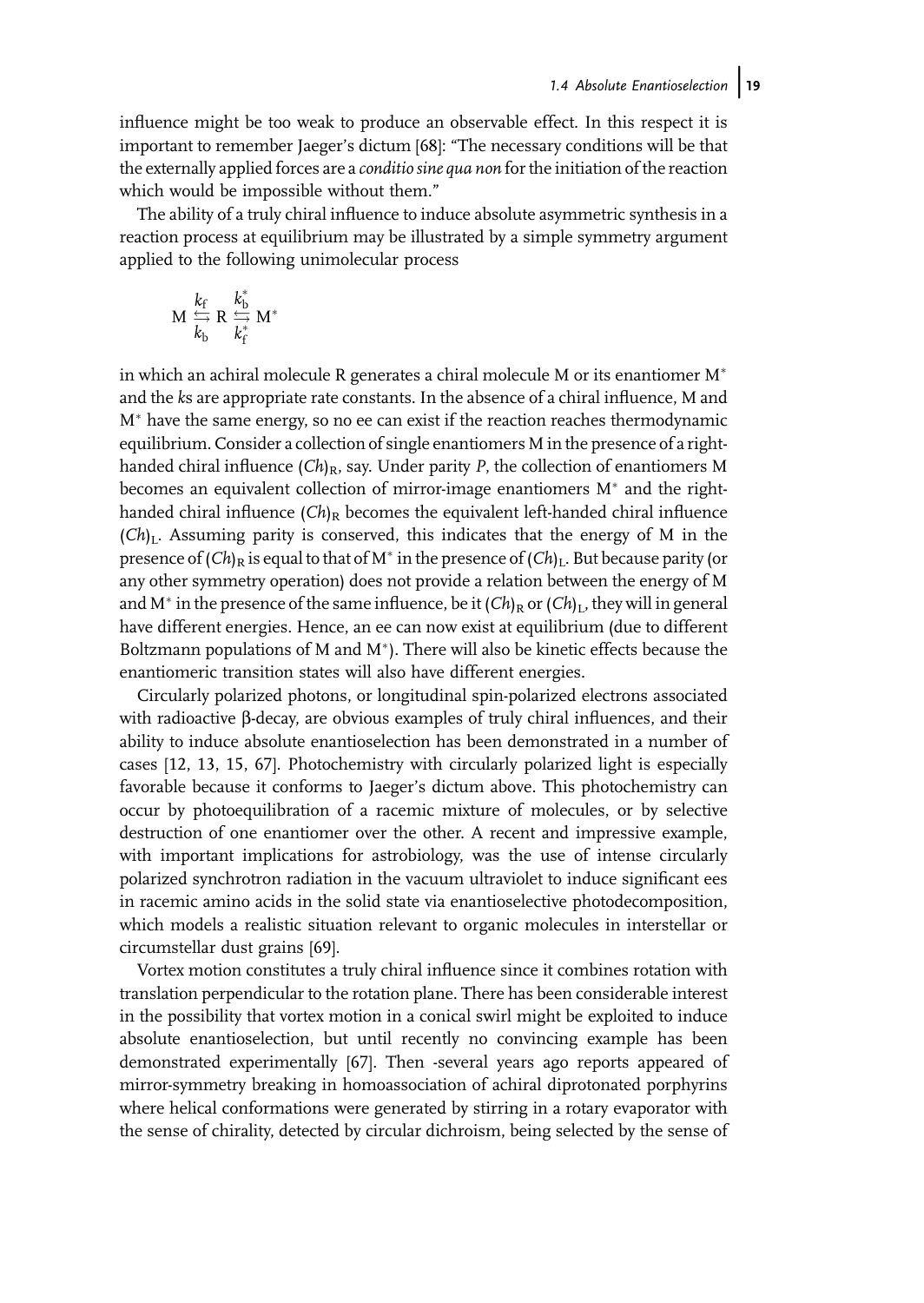stirring [70, 71]. In a later report, the same group claimed to have achieved similar results through magnetic stirring in a small tube, and went on to provide an explanation in terms of hydrodynamic effects of the vortex at the walls of the container [72]. Another recent result illustrates the complexity of such processes and the importance of the conditions. Thus it was found that vortexing an insulin solution at room temperature generated two distinct types of amyloid fibrils with opposite local chiral preferences, the dominance of one or other type of fibrils in a test tube being only stochastically determined; whereas vortexing at  $60^{\circ}$ C always generated the same chiral form, presumably under the influence of the chiral bias of the exclusively L-amino acids in the protein [73]. Vortexing in the opposite sense made no difference to these results (W. Dzwolak, private communication). A further recent and highly relevant observation in this context concerns filamentous bacterial viruses: several types form cholesteric liquid crystals under the influence of their chiral protein and DNA constituents, while others form nematic liquid crystals that are apparently "oblivious" to the chirality of their molecular components [74].

Although a magnetic field alone has no chirality and so cannot induce absolute enantioselection, we have seen that a static magnetic field collinear with a light beam of arbitrary polarization (Figure 1.8) is a truly chiral system and hence can induce absolute enantioselection in all circumstances. This has been demonstrated experimentally in the form of small ees observed in an initially racemic solution of a chiral transition-metal complex in the presence of a static magnetic field collinear with an unpolarized light beam at photochemical equilibrium [75].

Being a time-even pseudoscalar, the weak neutral current interaction  $V_{\mathrm{eN}}^\mathrm{PV}$  responsible for the tiny PVED is the quintessential truly chiral influence in atomic and molecular physics. It lifts only the degeneracy of the space-inverted  $(P)$  enantiomers of a truly chiral system; the P-enantiomers of a falsely chiral system such as a nontranslating rotating cone remain strictly degenerate. It has attracted considerable discussion as a possible source of biological homochirality [11, 14, 15, 36, 53, 76]. However, it is still not clear whether or not the PVED preferentially stabilizes the naturally occurring L-amino acids and D-sugars. Measurable differences reported in the physical properties of crystals of D- and L-amino acids and claimed to be due to parity violation have not been corroborated [77]: they have been shown instead to arise from traces of different impurities in the enantiomorphous crystals [78]. So far there is no convincing evidence that the PVED itself has any enantioselective influence on the crystallization of sodium chlorate (vide supra) or on that of any other system [30, 59].

#### 1.4.2

#### Falsely Chiral Influences

It is important to appreciate that, unlike the case of a truly chiral influence, enantiomers M and  $M^*$  remain strictly isoenergetic in the presence of a falsely chiral influence such as collinear electric and magnetic fields. Again this can be seen from a simple symmetry argument applied to the unimolecular reaction above. Under P, the collection of enantiomers M becomes the collection  $M^*$  and the parallel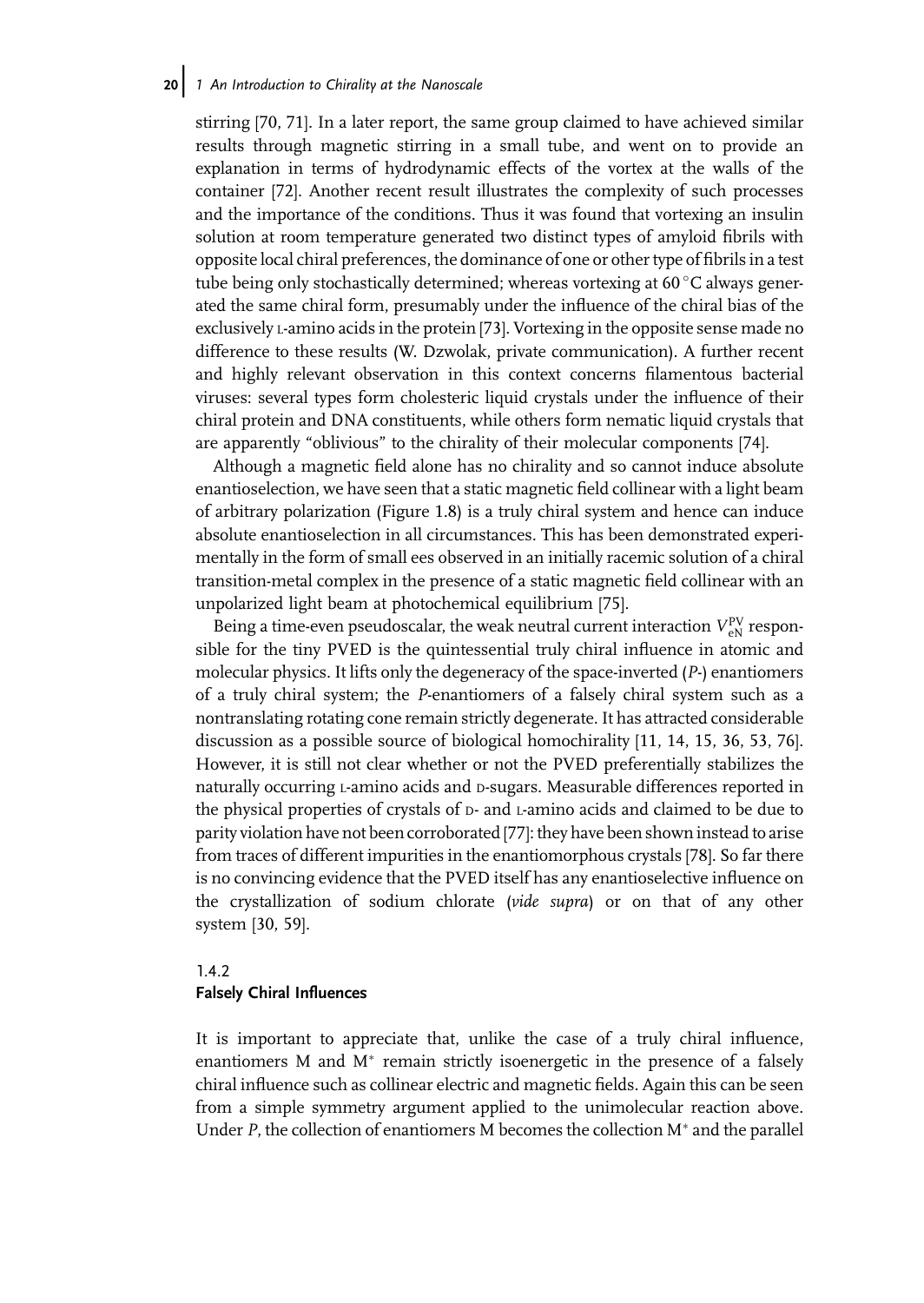arrangement, say, of  $E$  and  $B$  becomes antiparallel. The antiparallel arrangement of  $E$ and B, however, becomes parallel again under T; but these last two operations will have no affect on an isotropic collection of chiral molecules, even if paramagnetic. Hence, the energy of the collection  $M$  is the same as that of the collection  $M^*$  in parallel (or antiparallel) electric and magnetic fields.

When considering the possibility or otherwise of absolute asymmetric synthesis being induced by a falsely chiral influence, a distinction must be made between reactions that have been left to reach thermodynamic equilibrium (thermodynamic control) and reactions that have not attained equilibrium (kinetic control). The case of thermodynamic control is quite clear: because M and M<sup>\*</sup> remain strictly isoenergetic in the presence of a falsely chiral influence, such an influence cannot induce absolute asymmetric synthesis in a reaction that has been allowed to reach thermodynamic equilibrium. The case of kinetic control is more subtle. It has been suggested that processes involving chiral molecules in the presence of a falsely chiral influence such as collinear E and B may exhibit a breakdown of conventional microscopic reversibility, but preserve a new and deeper principal of enantiomeric microscopic reversibility [79]. Since only the kinetics, but not the thermodynamics, of the process are affected, this suggests an analogy with the breakdown in microscopic reversibility associated with CP- and T-violation in particle–antiparticle processes [37, 54, 79]. The force responsible for CP violation may be conceptualized as the quintessential falsely chiral influence in particle physics, being characterized by lack of CP and Tinvariance separately but possessing CPT invariance overall. This is analogous to a falsely chiral influence in the molecular case, which is characterized by a lack of P and T invariance separately but possessing PT invariance overall.

Since one effect of E in a falsely chiral influence such as collinear E and B is to partially align dipolar molecules [79], it is not required if the molecules are already aligned. Hence, a magnetic field alone might induce absolute enantioselection if the molecules are prealigned, as in a crystal or on a surface, and the process is far from equilibrium [80]. However, to date there has been no unequivocal demonstration of absolute enantioselection induced by this or any other falsely chiral influence [67].

# 1.5 Spectroscopic Probes of Chirality in Nanosystems

In order to detect chirality in molecular systems, a spectroscopic probe must be sensitive to absolute handedness. This usually means that it must exploit in some way the intrinsic chirality of circularly polarized light. The power of chiroptical spectroscopic techniques for applications to chiral macromolecules and supramolecular structures in general derives in part from their ability to cut through the complexity of conventional spectra (which are "blind" to chirality) to reveal three-dimensional information about the most rigid, twisted chiral parts of the structure, within the backbone in polymers, for example, since these often generate the largest chiroptical signals. Although chiroptical methods do not provide structures at atomic resolution like X-ray crystal and fiber diffraction, and multidimensional NMR, they are usually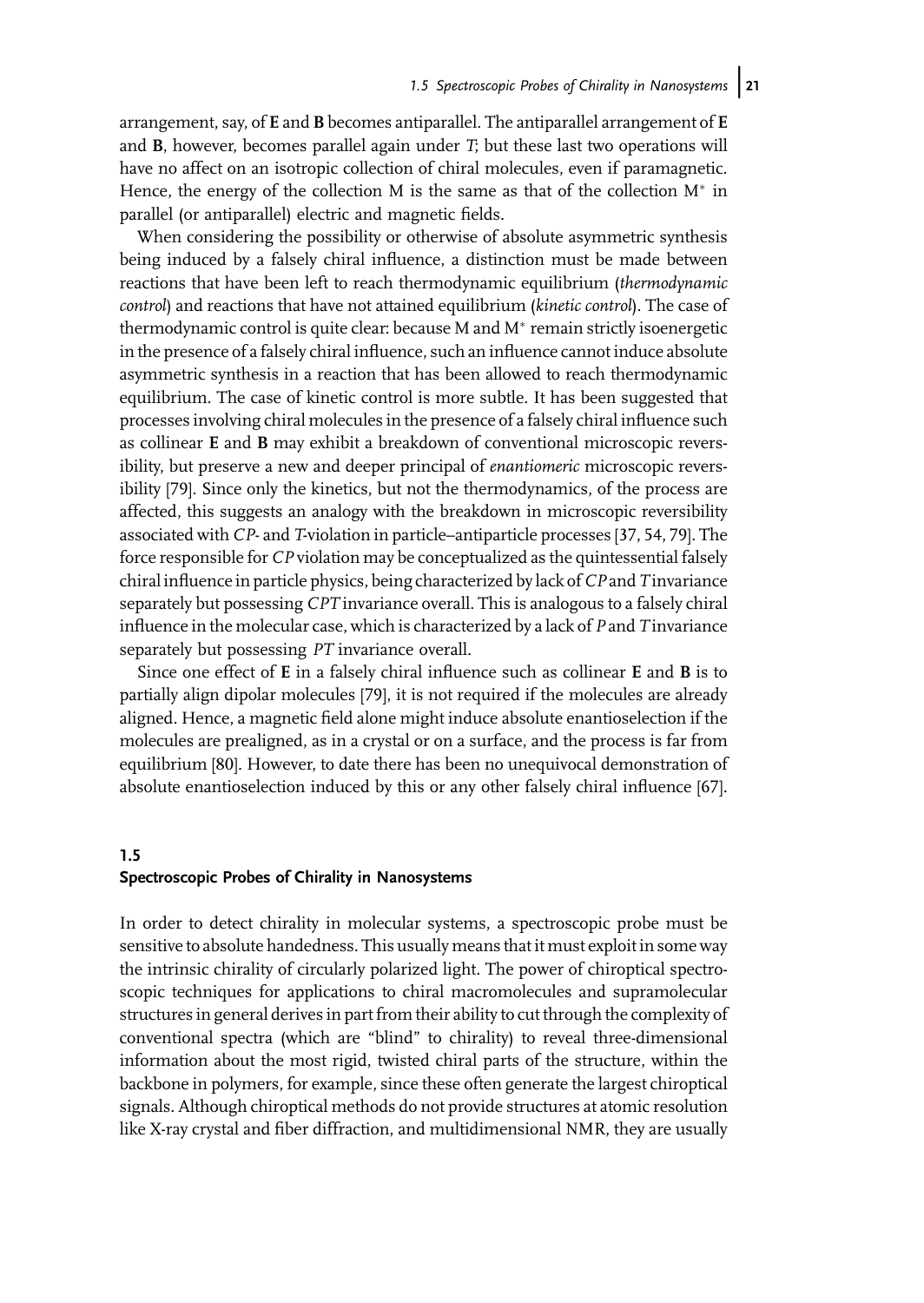easier to apply and a much wider range of samples are accessible. Furthermore, the level of analysis is improving rapidly thanks to current progress in computational chemistry, particularly for the newer vibrational optical activity techniques.

### 1.5.1 Electronic Optical Activity

To date the most widely used chiroptical spectroscopies to study chiral nanosystems in solution are optical rotatory dispersion (ORD) and circular dichroism (CD), which originate in differential refraction and absorption, respectively, of right- and leftcircularly polarized light. Closely related to CD are circular polarization of luminescence, and fluorescence-detected circular dichroism. The principles and applications of CD and other chiroptical spectroscopies, including some applications to supramolecular systems, are reviewed in Refs. [81, 82]. The observable in CD spectroscopy is the following *rotational strength* of the  $j \leftarrow n$  electronic transition, which may be related to the area and sign of a corresponding CD spectral band [2, 81, 82]:

$$
R(j \leftarrow n) = \text{Im}(\langle n|\mu|j \rangle \cdot \langle j|\mathbf{m}|n \rangle) \tag{1.2}
$$

where  $\mu$  and  $\mathbf m$  are the electric and magnetic dipole moment operators, respectively. Since  $\mu$  and  $\bf{m}$  are time-even and time-odd polar and axial vectors, respectively, the imaginary part of their scalar product is a time-even pseudoscalar [2], as befits a chiral observable. Attempts to theoretically simulate observed UV-visible CD spectra focus on quantum-chemical calculations of the rotational strength (1.2) for the corresponding electronic transitions [81, 82]. At present, their use remains significantly limited by the molecular size, conformational flexibility, and difficulties in obtaining sufficiently accurate and reliable descriptions of the corresponding excited electronic states [81–83].

CD is immensely useful in nanoscience, but mainly in its qualitative aspects for monitoring conformation changes, especially inversion of chirality via reversal of CD signals. Theoretical simulations of the rotational strength (1.2) that are sufficiently accurate to provide information about absolute helical sense and conformational parameters from the experimental CD spectra of systems such as helical polyisocyanates  $[25]$  and  $\beta$ -peptides  $[84]$  have so far proved elusive.

One particularly valuable application of CD in supramolecular chemistry involves the observation of spectral signals arising from different types of intermolecular interactions. Four typical situations are encountered [83]. A chiral "guest" and an achiral chromophoric "host" compound such as a calixarene or a bisporphyrin can form a complex that exhibits an induced CD within the absorption bands of the host. Conversely, a small achiral chromophoric guest compound bound to a chiral host such as a cyclodextrin or an oligonucleotide may show a CD induced by the chiral host. Also, coupling between several achiral guest molecules such as carotenoids bound to different sites of a chiral macromolecular host such as serum albumin may show a diagnostic CD spectrum due to exciton coupling if the guests are held in a chiral orientation relative to each other. Finally, a chiral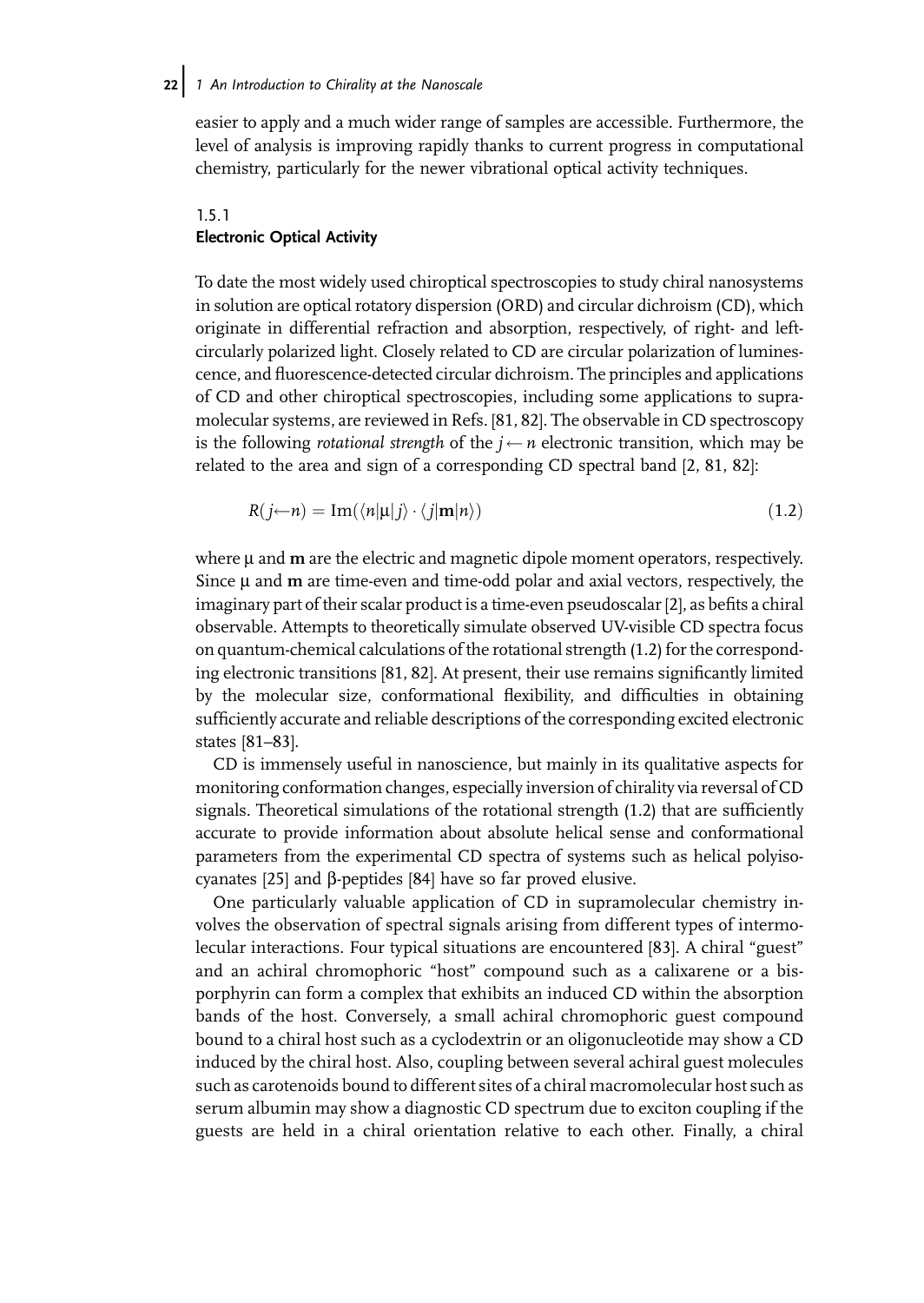nonchromophoric ligand may bind to a metal ion with observable  $d$ - or f-type transitions making them CD-active.

### 1.5.2 Vibrational Optical Activity

ORD and CD at visible and ultraviolet wavelengths measure natural optical activity in the electronic spectrum. It had long been appreciated that extending natural optical activity into the vibrational spectrum could provide more detailed and reliable stereochemical information because a vibrational spectrum contains many more bands sensitive to the details of the molecular structure (3N–6 fundamentals, where N is the number of atoms) [2]. This was finally achieved in the early 1970s when vibrational optical activity was first observed in small chiral molecules in fluid media using two complementary techniques: a circular polarization dependence of vibrational Raman scattering of visible laser light [85], and circular dichroism of infrared radiation [86]. These are now known as Raman optical activity (ROA) and vibrational circular dichroism (VCD), respectively [2, 81, 82].

Vibrational optical activity is especially powerful for determining the absolute configuration together with conformational details, including relative populations, of smaller chiral molecules by means of *ab initio* quantum-chemical simulations of VCD and ROA spectra [87–89]. These are generally more reliable than the corresponding electronic CD calculations, one reason being that the calculations involve molecules in their ground electronic states that are usually well defined. Attempts to simulate VCD spectra focus on calculations of the rotational strength (1.2), with  $j \leftarrow n$ now a fundamental vibrational transition, for all 3N–6 normal modes of vibration. ROA simulations focus on calculations of products such as  $\langle n|\alpha_{\alpha\beta}|j\rangle\langle j|G'_{\alpha\beta}|n\rangle$  and  $\langle n|\alpha_{\alpha\beta}|j\rangle\varepsilon_{\alpha\gamma\delta}\langle j|A_{\gamma\delta\beta}|n\rangle$ , which determine the intensity of an ROA band for the  $j\leftarrow n$ fundamental vibrational transition, where  $\alpha_{\alpha\beta}$  is an operator corresponding to the electric dipole–electric dipole polarizability tensor and  $G'_{\alpha\beta}$  and  $A_{\alpha\beta\gamma}$  are electric dipole–magnetic dipole and electric dipole–electric quadrupole optical activity tensor operators, respectively [2]. Like the rotational strength, these ROA intensity terms are again time-even pseudoscalars and so are only supported by chiral molecules.

The recent determination of the solution structure of a supramolecular tetramer of a chiral dimethyl-biphenyl-dicarboxylic acid [90] and of aromatic foldamers [91] from ab initio simulations of the observed VCD spectra provide examples of what can currently be achieved. Oligo- and polypeptides, including synthetic  $\beta$ -peptides, in model conformations are also becoming accessible to ab initio VCD and ROA simulations [92–94]. All this suggests that, although applications of ROA and VCD in nanoscience are still in their infancy, they appear to have significant potential for characterizing the absolute handedness and conformational details of synthetic chiral macromolecules and supramolecular structures in solution by means of theoretical simulations of observed spectra. ROA is especially promising in this respect because there appears to be no upper size limit to the structures that may be studied: even intact viruses are accessible to ROA measurements from which, inter alia, information such as coat protein folds and nucleic acid structure may be deduced [95].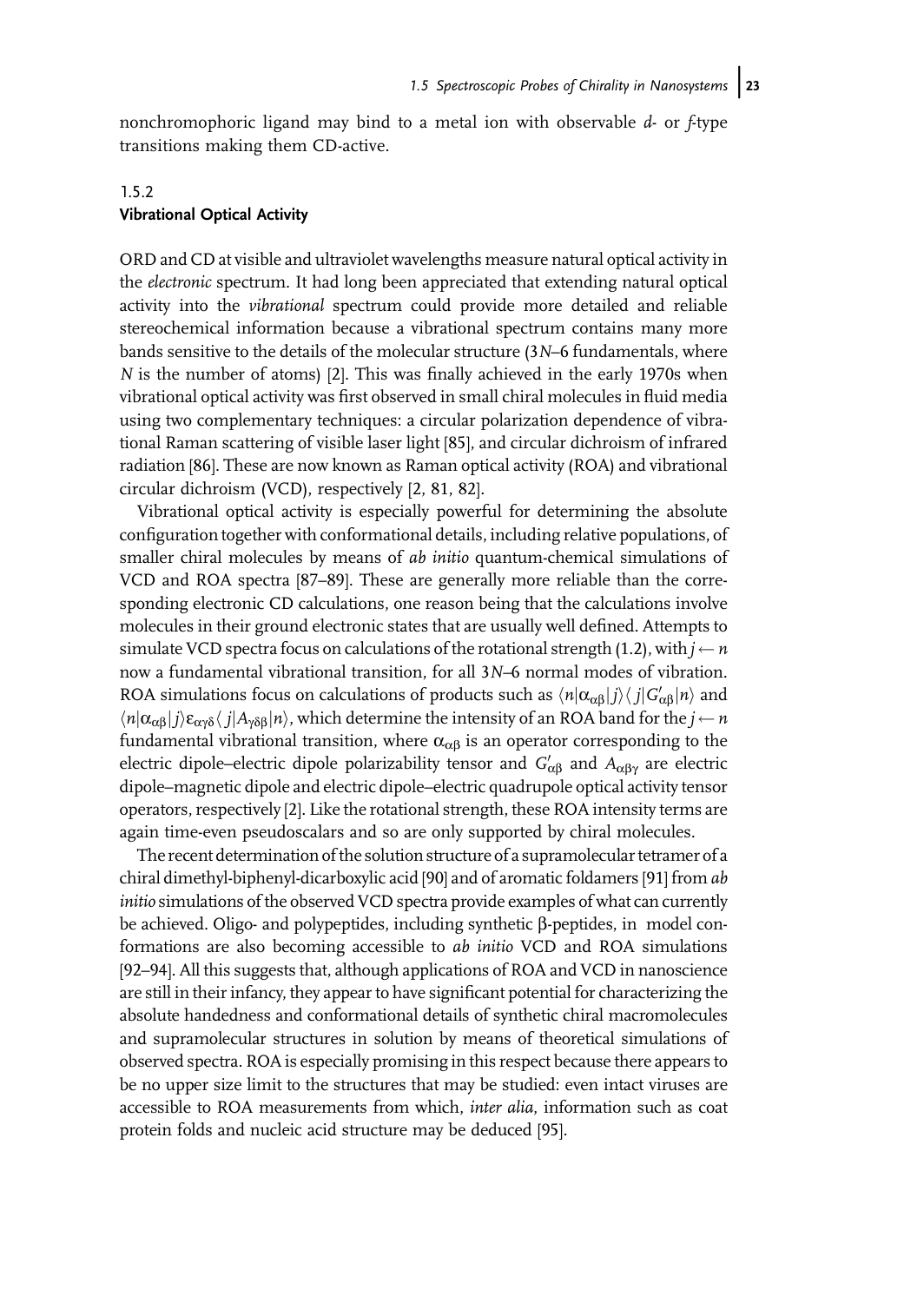### 1.6 Conclusion

Chirality is already a burgeoning topic in nanoscience and is expected to stimulate further new and fruitful developments. The homochirality of biological macromolecules and their many diverse structural and functional roles provide important lessons for chiral nanoscience, which is also developing its own themes with regard to synthetic supramolecular systems and nonaqueous solvents not encountered in the chemistry of life. Applications of chiroptical spectroscopies in nanoscience will continue to grow in importance, especially the vibrational optical activity techniques of ROA and VCD. It is hoped that the more fundamental aspects elaborated in this chapter will prove useful for understanding the generation, characterization and functional role of chirality in molecular systems and thereby facilitate the exploitation of its potential in nanoscience.

### References

- 1 Wagniére, G.H. (2007) On Chirality and the Universal Asymmetry, Verlag Helvetica Chimica Acta, Zürich, and Wiley-VCH, Weinheim.
- 2 Barron, L.D. (2004) Molecular Light Scattering and Optical Activity, 2nd edn, Cambridge University Press, Cambridge.
- 3 Cornelissen, J.J.L.M., Rowan, A.E., Nolte, R.J.M. and Sommerdijk, N.A.J.M. (2001) Chemical Reviews, 101, 4039–4070.
- 4 Green, M.M., Nolte, R.J.M. and Meijer, E.W. (eds) (2003) Topics in Stereochemistry, Vol. 24, Materials-Chirality, Wiley-VCH, New York.
- 5 Zhang, J., Albelda, M.T., Liu, Y. and Canary, J.W. (2005) Chirality, 17, 404–420.
- 6 Lowry, T.M. (1935) Optical Rotatory Power, Longmans, Green, London, reprinted by Dover, New York 1964.
- 7 Eliel, E.L. and Wilen, S.H. (1994) Stereochemistry of Organic Compounds, John Wiley & Sons, New York.
- 8 Gal, J. (2007) Chirality, 19, 89–98.
- 9 Kelvin, Lord. (1904) Baltimore Lectures, C. J. Clay & Sons, London.
- 10 Barron, L.D. (1986) Journal of the American Chemical Society, 108, 5539–5542.
- 11 Mason, S.F. (1988) Chemical Society Reviews, 17, 347–359.
- 12 Bonner, W.A. (1988) Topics in Stereochemistry, 18, 1–96.
- 13 Feringa, B.L. and van Delden, R.A. (1999) Angewandte Chemie-International Edition, 38, 3418–3438.
- 14 MacDermott, A.J. (2002) Chirality in Natural and Applied Science (eds. Lough, W.J. and Wainer, I.W.), Blackwell Publishing, Oxford, pp. 23–52.
- 15 Compton, R.N. and Pagni, R.M. (2002) Advances in Atomic, Molecular, and Optical Physics, 48, 219–261.
- 16 Behr, J-.P.(ed.) (1994) The Lock and Key Principle, John Wiley & Sons, New York.
- 17 Fujii, N. (2002) Origins Life, 32, 103–127.
- 18 Konno, R., Brückner, H., D'Aniello, A., Fisher, G.H., Fujii, N. and Homma, H.(eds) (2007) D-Amino Acids: A New Frontier in Amino Acid and Protein Research-Practical Methods and Protocols, Nova Science Publishers, New York.
- 19 Westhof, E.(ed.) (1993) Water and Biological Macromolecules, CRC Press, Boca Raton.
- 20 Ball, P. (2005) Nature, 436, 1084–1085.
- 21 Sandars, P.G.H. (2003) Origins Life, 33, 575–587.
- 22 Joyce, G.F., Visser, G.M., van Boeckel, C.A.A., van Boom, J.H., Orgel, L.E. and van Westresen, J. (1984) Nature, 310, 602–604.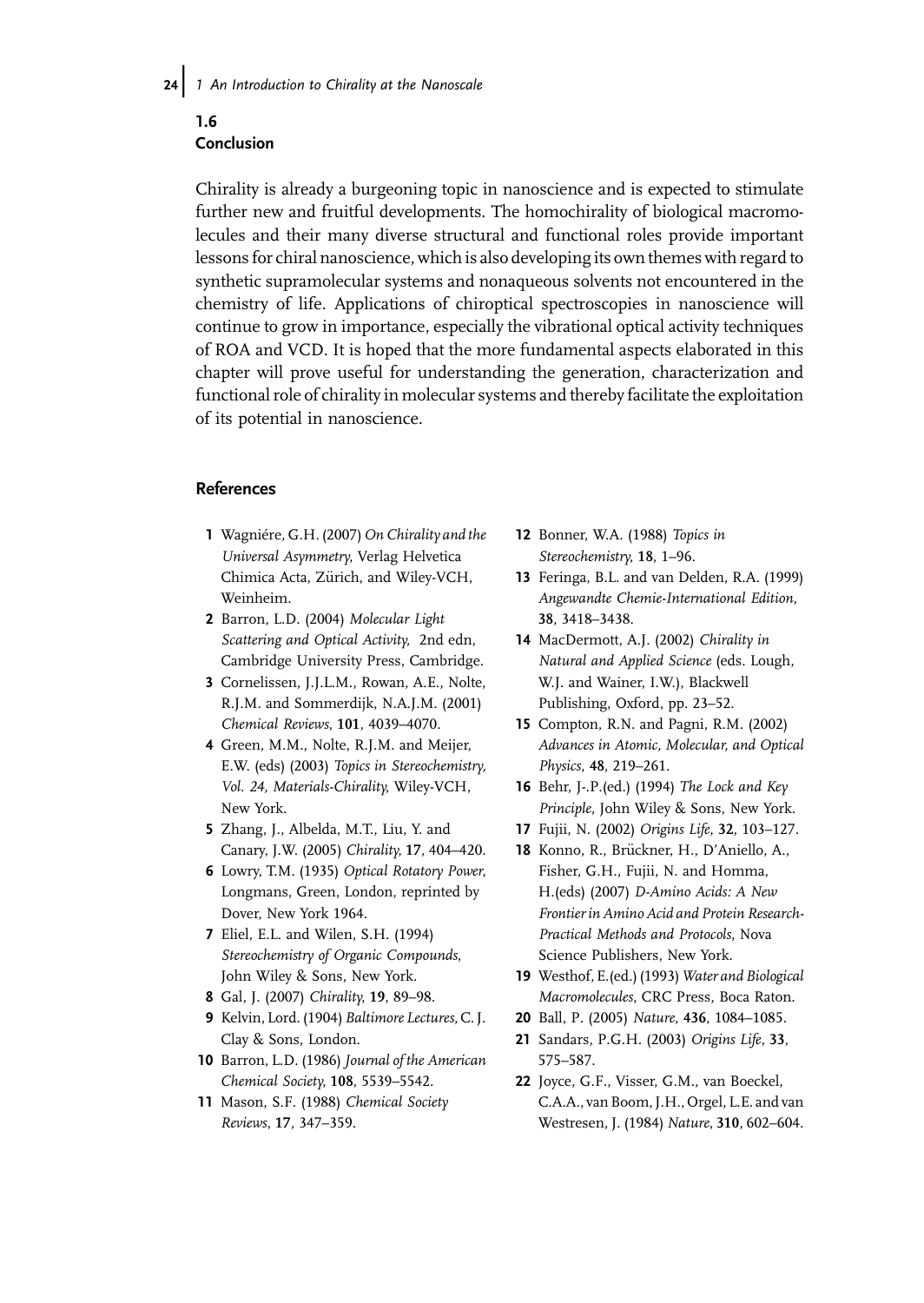- 23 Avetisov, V.A., Goldanskii, V.I. and Kuz'min, V.V. (1991) Physics Today, 44, 33–41.
- 24 Green, M.M., Peterson, N.C., Sato, T., Teramoto, A., Cook, R. and Lifson, S. (1995) Science, 268, 1860–1866.
- 25 Green, M.M. (2000) Circular Dichroism: Principles and Applications (eds. Berova, N., Nakanishi, K. and Woody, R.W.), Wiley-VCH, New York, pp. 491–520.
- 26 Klussman, M., Iwamura, H., Mathew, S.P., Wells, D.H., Jr, Pandya, U., Armstrong, A. and Blackmond, D.G. (2006) Nature, 441, 621–623.
- 27 Plasson, R., Kondepudi, D.K., Bersini, H., Commeyras, A. and Asakura, K. (2007) Chirality, 19, 589–600.
- 28 Perry, R.H., Wu, C., Nefliu, M. and Cooks, R.G. (2007) Chemical Communications, 1071.
- 29 Fletcher, S.P., Jagt, R.B.C. and Feringa, B.L. (2007) Chemical Communications, 2578–2580.
- 30 Avalos, M., Babiano, R., Cintas, P., Jimenez, J.L. and Palacios, J.C. (2004) Origins Life, 34, 391–405.
- 31 Cintas, P. (2002) Angewandte Chemie-International Edition, 41, 1139–1145.
- 32 Rubinstein, I., Eliash, R., Bolbach, G., Weissbuch, I. and Lahav, M. (2007) Angewandte Chemie-International Edition, 46, 3710–3713.
- 33 Pasteur, L. (1884) Bulletin de la Société chimique de France, 41, 219.
- 34 Curie, P. (1894) Journal of Physiology, Paris (3), 3, 393.
- 35 Barron, L.D. (2000) Nature, 405, 895–896.
- 36 Wesendrup, R., Laerdahl, J.K., Compton, R.N. and Schwerdtfeger, P. (2003) Journal of Physical Chemistry A, 107, 6668–6673.
- 37 Barron, L.D. (2002) Chirality in Natural and Applied Science (eds. Lough, W.J. and Wainer, I.W.), Blackwell Publishing, Oxford, pp. 53–86.
- 38 Berestetskii, V.B., Lifshitz, E.M. and Pitaevskii, L.P. (1982) Quantum Electrodynamics, Pergamon Press, Oxford.
- 39 Mislow, K. (1999) Topics in Stereochemistry, 22, 1–82.
- 40 Zocher, H. and Török, C. (1953) Proceedings of the National Academy of Sciences of the United States of America, 39, 681–686.
- 41 Tellegen, B.D.H. (1948) Philips Research Reports, 3, 81–101.
- 42 Lindell, I.V., Sihvola, A.H., Tretyakov, S.A. and Viitanen, A.J. (1994) Electromagnetic Waves in Chiral and Bi-Isotropic Media, Artech House, Boston.
- 43 Weiglhofer, W.S. and Lakhtakia, A. (1998) AEU-International Journal of Electronics and Communications, 52, 276–279.
- 44 Ghosh, A., Sheridon, N.K. and Fischer, P. (2008) Small, 4, 1956–1958.
- 45 Wagnière, G.H. and Meir, A. (1982) Chemical Physics Letters, 93, 78–81.
- 46 Kleindienst, P. and Wagnière, G. (1998) Chemical Physics Letters, 288, 89–97.
- 47 Rikken, G.L.J.A. and Raupach, E. (1997) Nature, 390, 493–494.
- 48 Rikken, G.L.J.A., Fölling, J. and Wyder, P. (2001) Physical Review Letters, 87, art. No. 236602.
- 49 Krstic, V., Roth, S., Burghard, M., Kern, K. and Rikken, G.L.J.A. (2002) Journal of Chemical Physics, 117, 11315–11319.
- 50 Gottfried, K. and Weisskopf, V.F. (1984) Concepts of Particle Physics, Vol. 1, Clarendon Press, Oxford.
- 51 Hegstrom, R.A., Rein, D.W. and Sandars, P.G.H. (1980) Journal of Chemical Physics, 73, 2329–2341.
- 52 Bouchiat, M.A. and Bouchiat, C. (1997) Reports on Progress in Physics, 60, 1351–1396.
- 53 Quack, M. (2002) Angewandte Chemie-International Edition, 41, 4618–4630.
- 54 Barron, L.D. (1994) Chemical Physics Letters, 221, 311–316.
- 55 Walba, D.M. (2003) Topics in Stereochemistry, 24, 457–518.
- 56 Avalos, M., Babiano, R., Cintas, P., Jimenez, J.L. and Palacios, J.C. (2004) Tetrahedron-Asymmetry, 15, 3171–3175.
- 57 Maggiore, M. (2005) A Modern Introduction to Quantum Field Theory, Cambridge University Press, Cambridge.
- 58 Kondepudi, D.K., Kaufman, R. and Singh, N. (1990) Science, 250, 975–976.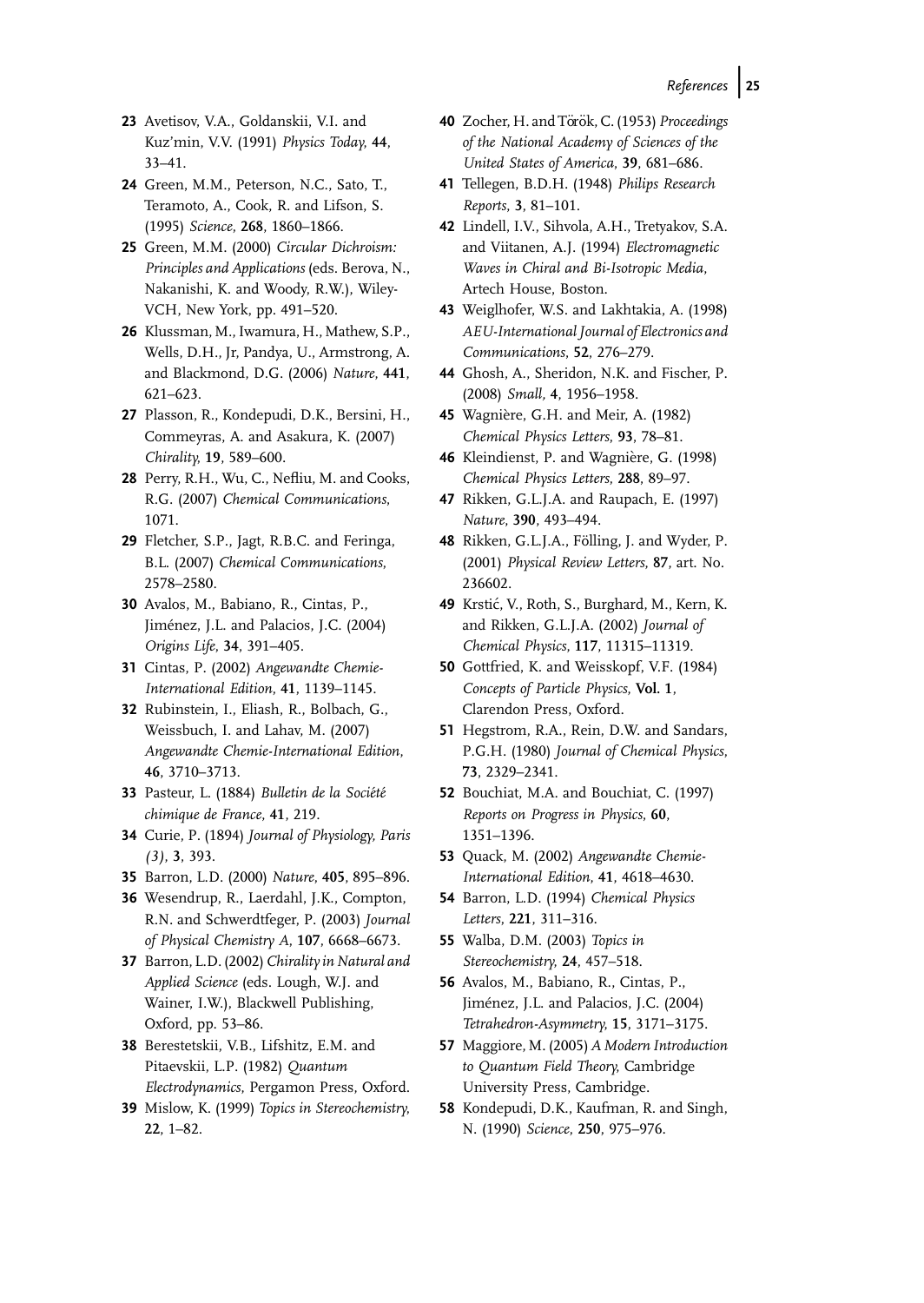- $26$  1 An Introduction to Chirality at the Nanoscale
	- 59 Pagni, R.M. and Compton, R.N. (2002) Crystal Growth and Design, 2, 249–253.
	- 60 Humbolt, V., Barlow, S.M. and Raval, R. (2004) Progress in Surface Science, 76, 1–19.
	- 61 Ernst, K..-H. (2006) Topics in Current Chemistry, 265, 209–252.
	- 62 Halperin, B.I., March-Russell, J. and Wilczek, F. (1989) Physical Review, B40, 8726–8744.
	- 63 Arnaut, L.R. (1997) Journal of Electromagnetic Waves and Applications, 11, 1459–1482.
	- 64 Hicks, J.M., Petralli-Mallow, T. and Byers, J.D. (1994) Faraday Discussions, 99, 341–357.
	- 65 Papakostas, A., Potts, A., Bagnall, D.M., Prosvirnin, S.L., Coles, H.J. and Zheludev, N.I. (2003) Physical Review Letters, 90, art. no. 107404.
	- 66 Kuwata-Gonokami, M., Saito, N., Ino, Y., Kauranen, M., Jefimovs, K., Vallius, T., Turunen, J. and Svirko, Y. (2005) Physical Review Letters, 95, art. No. 227401.
	- 67 Avalos, M., Babiano, R., Cintas, P., Jimenez, J.L., Palacios, J.C. and Barron, L.D. (1988) Chemical Reviews, 98, 2391–2404.
	- 68 Jaeger, F.M. (1930) Optical Activity and High-Temperature Measurements, McGraw-Hill, New York.
	- 69 Meierhenrich, U.J., Nahon, L., Alcarez, C., Bredehöft, J.H., Hoffman, S.V., Barbier, B. and Brack, A. (2005) Angewandte Chemie-International Edition, 44, 5630–5634.
	- 70 Ribó, J.M., Crusats, J., Sagues, F., Claret, J. and Rubires, R. (2001) Science, 292, 2063–2066.
	- 71 Rubires, R., Farrera, J.-A. and Ribó, J.M. (2001) Chemistry – A European Journal, 7, 436–446.
	- 72 Escudero, C., Crusats, J., Díez-Pérez, I., El-Hachemi, Z. and Rıbo, J.M. (2006) Angewandte Chemie-International Edition, 45, 8032–8035.
	- 73 Dzwolak, W., Loksztejn, A., Galinska-Rakoczy, A., Adachi, R., Goto, Y. and Rupnicki, L. (2007) Journal of the American Chemical Society, 129, 7517–7522.
- 74 Tomar, S., Green, M.M. and Day, L.A. (2007) Journal of the American Chemical Society, 129, 3367–3375.
- 75 Rikken, G.L.J.A. and Raupach, E. (2000) Nature, 405, 932–935.
- 76 Deamer, D.W., Dick, R., Thiemann, W. and Shinitzky, M. (2007) Chirality, 19, 751-763.
- 77 Sullivan, R., Pyda, M., Pak, J., Wunderlich, B., Thompson, J.R., Pagni, R., Pan, H., Barnes, C., Schwerdtfeger, P. and Compton, R.N. (2003) Journal of Physical Chemistry A, 107, 6674–6680.
- 78 Lahav, M.,Weissbuch, I., Shavit, E., Reiner, C., Nicholson, G.J. and Schurig, V. (2006) Origins Life, 36, 151–170.
- 79 Barron, L.D. (1987) Chemical Physics Letters, 135, 1–8.
- 80 Barron, L.D. (1994) Science, 266, 1491–1492.
- 81 Berova, N., Nakanishi, K. and Woody, R.W.(eds) (2000) Circular Dichroism: Principles and Applications, 2nd edn, Wiley-VCH, New York.
- 82 Urbanova, M. andMaloň, P.(2007) Analytical Methods in Supramolecular Chemistry (ed. Schalley, C.A.), Wiley-VCH, New York, pp. 265–304.
- 83 Berova, N., Di Bari, L. and Pescitelli, G. (2007) Chemical Society Reviews, 36, 914–931.
- 84 Glättli, A., Daura, X., Seebach, D. and van Gunsteren, W.F. (2002) Journal of the American Chemical Society, 124, 12972–12978.
- 85 Barron, L.D., Bogaard, M.P. and Buckingham, A.D. (1973) Journal of the American Chemical Society, 95, 603–605.
- 86 Holzwarth, G., Hsu, E.C., Mosher, H.S., Faulkner, T.R. and Moscowitz, A.J. (1974) Journal of the American Chemical Society, 96, 251–252.
- 87 Stephens, P.J. and Devlin, F.J. (2000) Chirality, 12, 172–179.
- 88 Haesler, J., Schindelholz, I., Riguet, E., Bochet, C.G. and Hug, W. (2007) Nature, 446, 526–529.
- 89 Macleod, N.A., Johannessen, C., Hecht, L., Barron, L.D. and Simons, J.P. (2006)